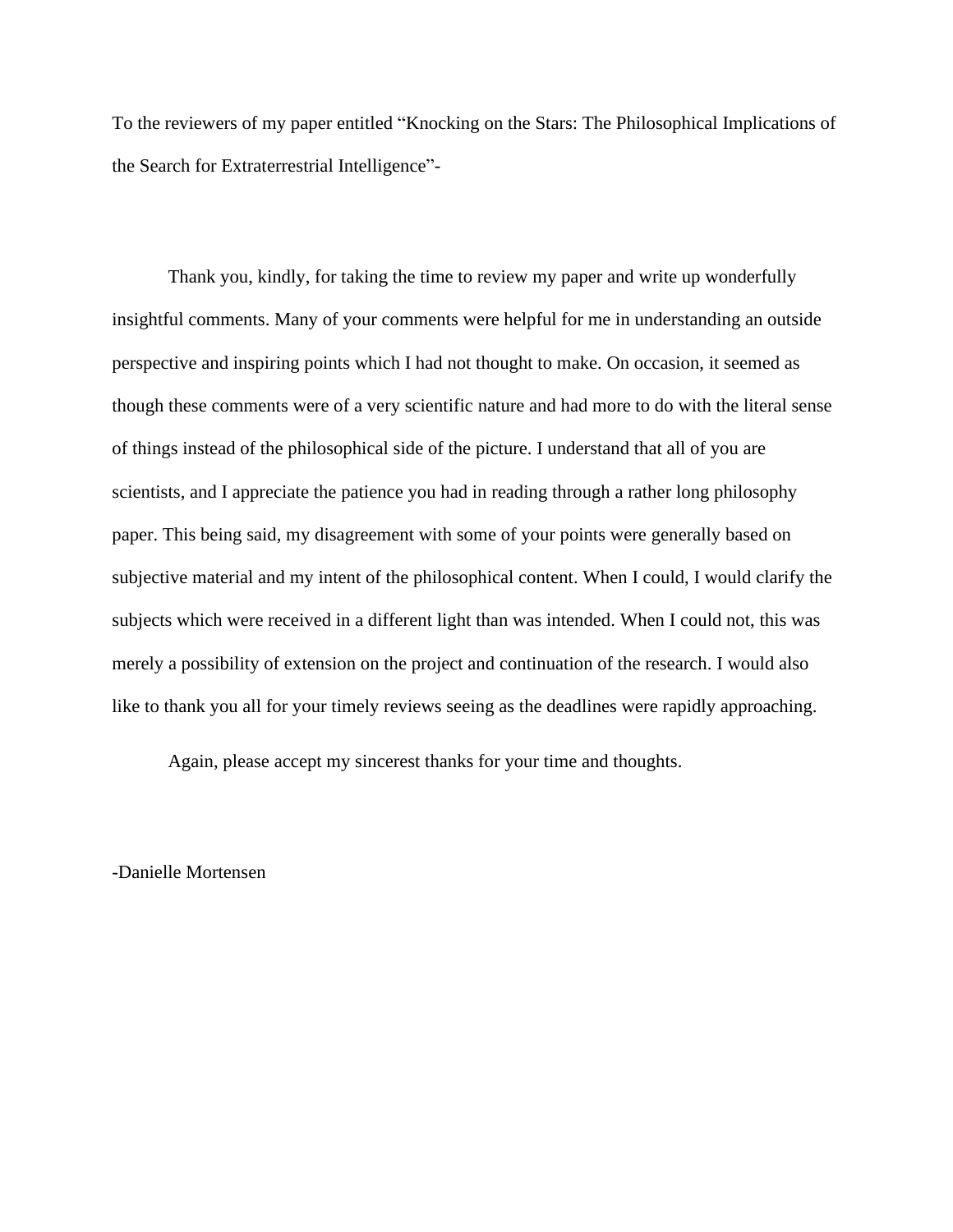#### **Major Points:**

#### *Introduction:*

*The abstract and intro mention arguing that science and philosophy go hand in hand. However, this is not addressed in the rest of the paper other than for a couple sentences at the end of the conclusion. These sentences should be left out of the paper because they do not seem to contribute to the main argument of the paper.*

I agree. It was meant to address my initial statement from the proposal that this paper would help philosophy and science come together, but I think it takes away from the primary purposes of the paper to address this directly. Now that the research has been completed, it does not seem to fit anymore. I will leave the ending point as a note to finish the paper on, but it will not be part of the abstract or introduction anymore.

*The paper uses a lot of colloquialisms and contractions. While this is a stylistic choice, it does make the paper a bit unprofessional and compromises the merit of the paper.*

- I disagree. I also believe that this is a matter between philosophical and scientific writing styles. In philosophy, it may be beneficial to use colloquialisms and contractions for the sake of making the paper more accessible to the audience and easier to read and understand. By separating the contractions, I would run the risk of making the paper unnecessarily wordy and lengthening already long sentences.

*This paper would benefit from the use of counterarguments to strengthen the main argument. There are a couple places where the author assumes that people agree with their argument. Rather than this, counterarguments should be presented, and the disproven, to persuade the reader to agree.*

- I actually do use counterarguments in this paper, though they are not generally explicitly stated as so. One example is mention of the Space Race and how it produced mass amounts of new and beneficial technology. I also mention that the assumptions that we make are necessary because of the current state of our technology and that these are good places to start if anywhere.
- Overall, though, it would seem that you mean a *big* counterargument like "why would people say that we should search for intelligent ET life?" Even this, I mention in the paper at the end of section 3.2. I address the fact that we might gain from contact with these civilizations, however, between the two extremes (extremely friendly and helpful aliens vs. extremely hostile aliens) it is not worth taking that chance and exposing all of humanity to the risk of extinction.

*There are a lot of places where citations are needed, for example, when referencing distribution of US dollars or referencing books or movies. Also some of the references are not from academic sources, this detracted from the merit of the paper. Ex: Drake Equation.*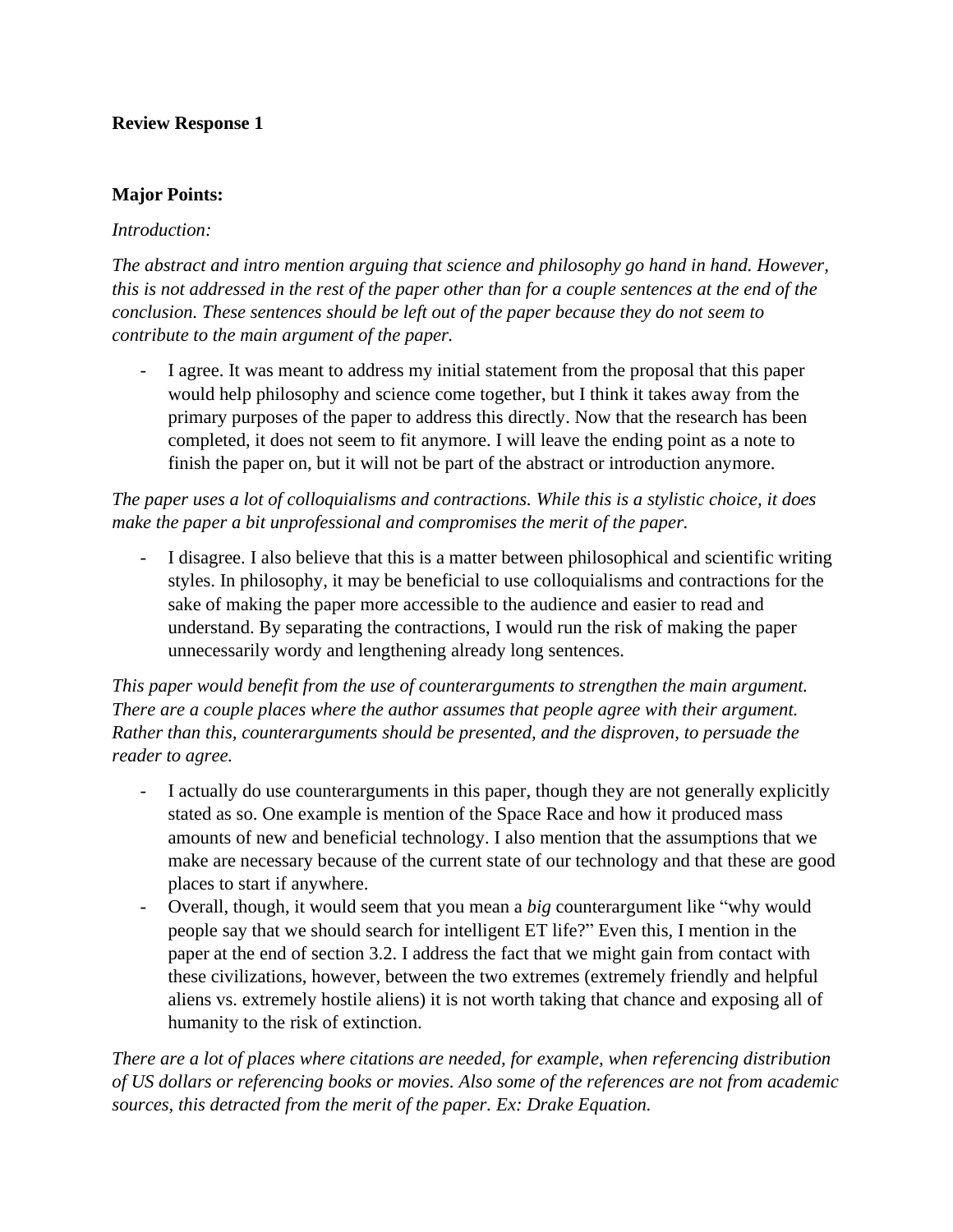- I have added citations for *Galaxy Quest* and *Dune*.
- I also added a citation for the claim that SETI receives millions of dollars in private donations.
- The original source material for the Drake Equation is the *Physics Today* article from 1961. If there is another source for this, I was not able to find it. Citation of academic sources is key in scientific papers, however the addition of non-academic sources in philosophy papers can be used to support one's argument and provide examples which are not necessarily discussed in the academic community.

## *The Question:*

*"A definition of 'intelligence' is also quite difficult." Then the author proceeds to define it. This sentence drastically takes away from the integrity of the paper and trust the reader has in the author.*

- This is just a statement which addresses the ambiguity and subjectivity of defining intelligence. It is not necessarily "difficult" by means of "hard to define", but difficult by means of being troublesome and lacking a permanent state. Even if it were meant in the sense of "hard to define", I will by no means attempt to undersell the difficultly of trying to define it.

*The last paragraph of this section seems to shift the goal of the paper. The abstract talked about demonstrating why humans are not ready to search for ET life, but this paragraph talks about proving that world peace and technological advancement are necessary in order to search for ET life. It seems like this paragraph might need to be rephrased in order to better fit the narrative.*

The explanation that humans are not ready to encounter intelligent extraterrestrial life is supported by my assessment of the shortcomings of humanity in technology and peace. To limit my paper to simply defining why humans are not prepared for this without proposing a path to a solution would be an empty argument. This is a classic Aristotelian argument- Humanity will be prepared to encounter intelligent ET life if they have advanced tech and world peace. Humanity does not have advanced tech or world peace. Therefore, humanity is not prepared to encounter intelligent ET life.

## *SETI & The Distribution of Resources:*

*This paper is aiming to show that world peace and technological advancement are necessary for us to be ready to search for ET life. However, the paper talks about seemingly unrelated areas. The only related subsection in Section 3 is "World Peace," and technological advancement is not mentioned. Maybe the paper does not need to be completely rewritten, but the other sections could be restructured into a "Technological Advancement" section.*

- I have changed the premise of "world peace" to "world cooperation" in order to prevent misunderstandings. The first two sections of the argument are meant to address technological advancements and the latter two are meant to discuss world cooperation. This did help me to determine how section 3.3 fits into the paper. While it's important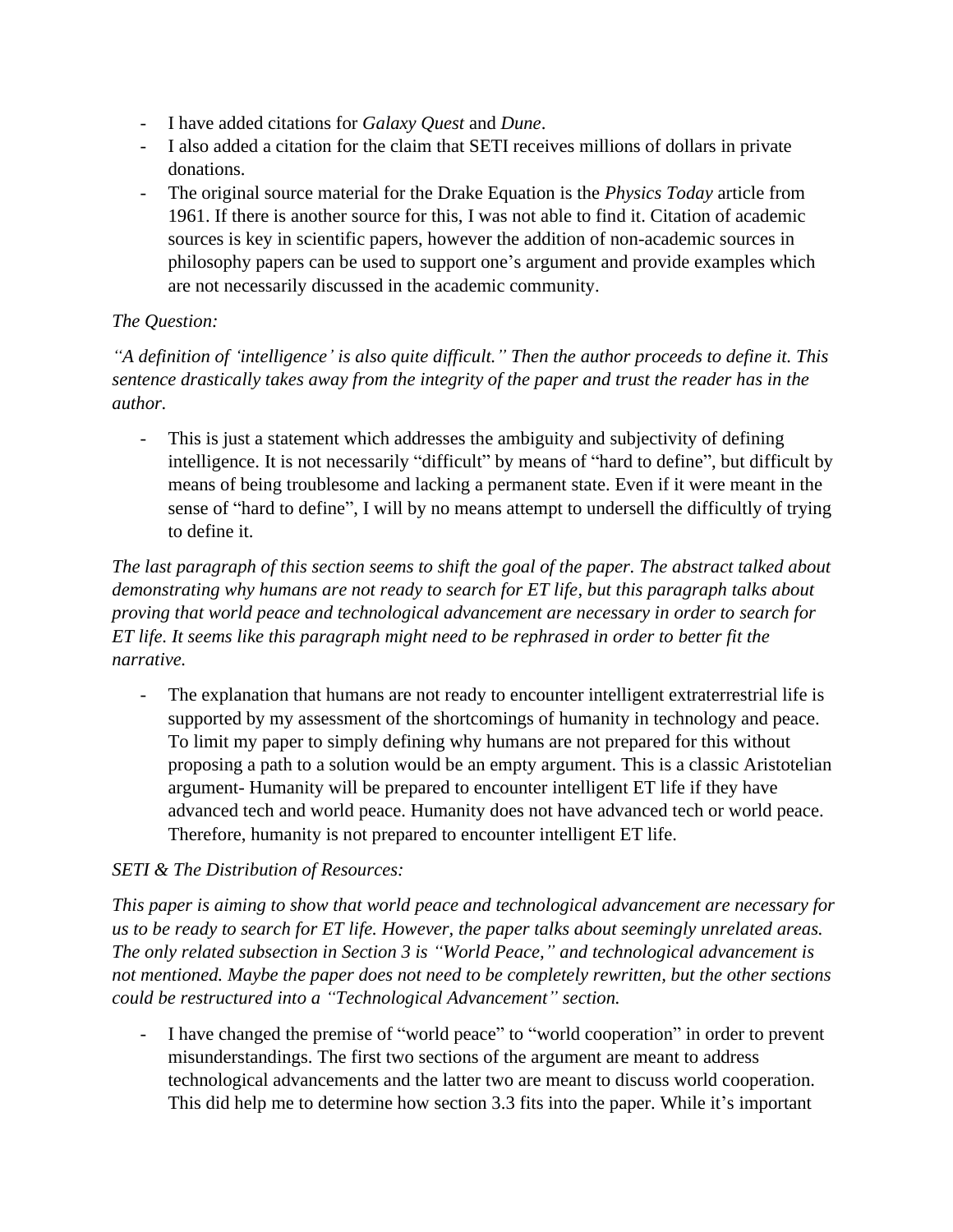that we have a First Contact protocol, it was not evident that this fell under the topic of "world peace". But both world peace and the First Contact protocol fall under the topic of world cooperation!

*"Our current technology is nowhere near advanced enough to search for every kind of life, in every kind of way, and in every direction of the Universe." Is this saying that, just because our technology is not perfected, we should not pursue searching for ET life? Isn't science about using out current understanding to test and experiment, even (and especially) if that understanding is not perfect? I feel like this creates a really big hole in the argument, unless I am misunderstanding what the author is trying to say.*

No. The goal of this part of the paper is to say that we have no way of addressing all of our assumptions when it comes to the search, so instead of using our money and resources to use the current, insufficient technology to search, we should be using the money and resources for other purposes. Once technology has advanced enough for a reassessment of this idea, we will address it again.

*"SETI bases their search on many assumptions." However, the author also made assumptions in defining key terms, such as assuming humans are the only intelligent species on Earth by definition. The search for ET life cannot be considered bad because it is based on assumptions; it is simply based on our current understanding of the universe. For example, scientists assume that the laws of physics work everywhere in the universe, but we cannot prove this, and unless we find a counterexample, we will assume that this is true. This does not make the assumption bad or invalidate all of physics, and definitely does not mean that the study of physics is futile. (This is not to say that the whole paper needs to be rewritten or re-thought, but this argument could be used as a counterargument that the author can expand upon and argue against to strengthen the paper.)*

I never state that assumptions in science are bad, and in fact, I would not agree with this statement. I am simply stating that assumptions in science are purposed with narrowing the field of study, but in the search for extraterrestrial life, this is unhelpful and much more of a shot in the dark because we do not have overwhelming support that our assumptions are probably the case. For the sake of clarifying terms in the paper, I make some assumptions, however, the point of these definitions is twofold- first, to make sure that both the reader and I are on the same page in what these terms mean, and second, to lay the groundwork for demonstrating that these assumptions limit science in later sections of the paper. I have added in a sentence to attest to this before I begin the definitions.

## *Our Assumptions:*

*"SETI, in particular, tends to narrow their definition of intelligence." This is a "narrow" definition because the author arbitrarily defined intelligence to be something different earlier. However, if the author decided to define intelligence in the same way that SETI does, then this definition would not be narrow, and the argument would fall apart.*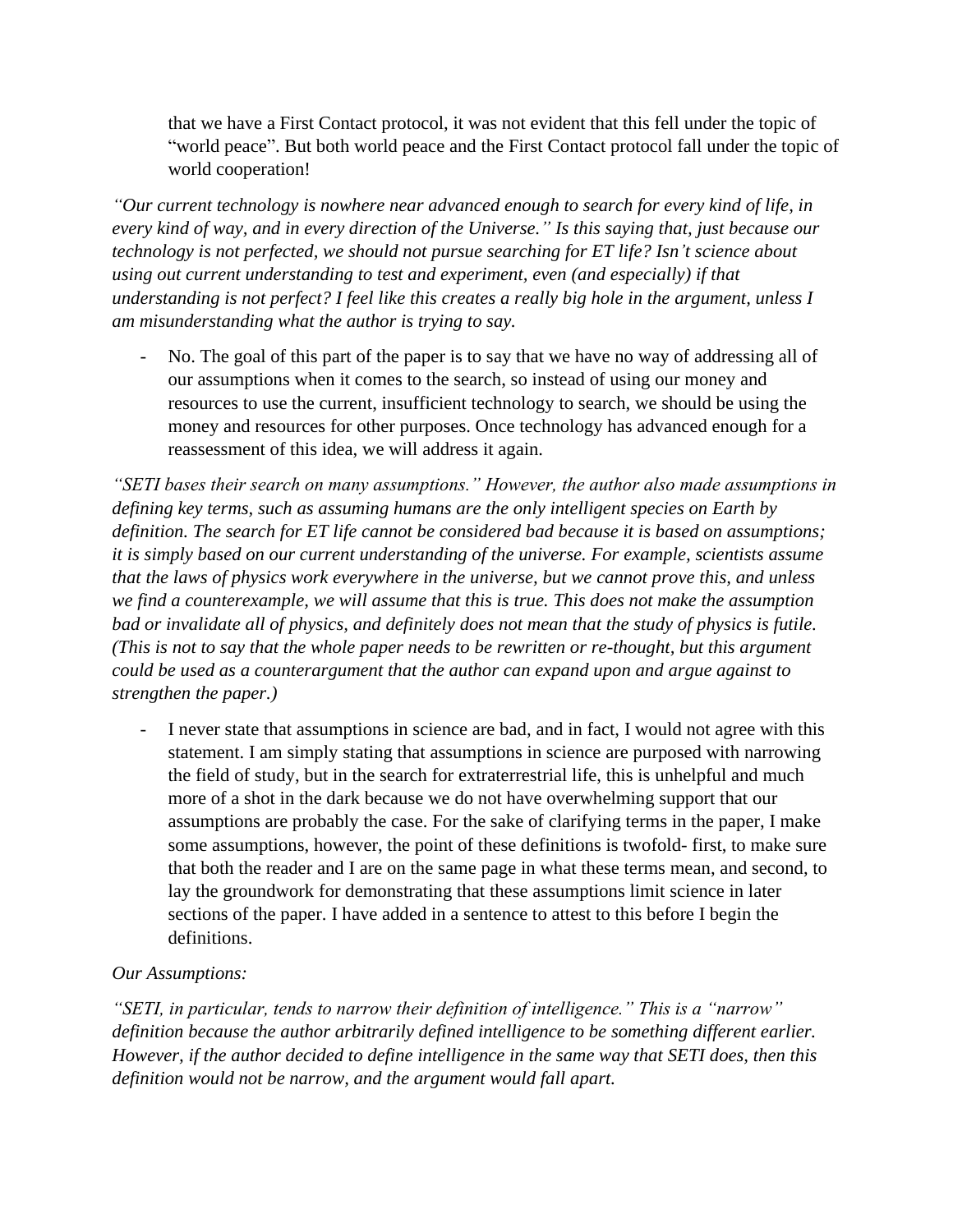My earlier definition of intelligence is not different from SETI's definition but encompasses it. This is why I refer to their definition as "narrow". They do not have as wide a view on intelligence as is initially presented in this paper. Additionally, the reason that my own definition is of a similar nature to SETI's is so that I can demonstrate their lack of openness to different interpretations of "intelligence".

## *Conclusion:*

*"This can only be answered with more questions which are ultimately up to you to decide." This severely detracts from the merit of the paper and the trust placed in the author. This essentially detracts from the whole point and argument presented in the paper because it does not matter if it is up to the reader to decide.*

- I have altered the wording here to introduce the following questions as a recap of the paper. Though I must stress that it *is* ultimately up to the reader and all of humanity to decide whether or not we've addressed these questions. Additionally, the merit of my paper in this sense means little to nothing! Yes, it's important that readers understand my point, but I doubt if a SETI researcher read this paper, they would immediately change their mind about the research they are pursuing. It is up to the reader to decide whether this is important enough to address or if it means nothing because they are part of the humankind which are looking for life in the first place. If I found a star's mass to be 3 solar masses in my research, then it would make sense that I wouldn't tell the reader that it's up to them to decide whether or not the star really is 3 solar masses, but in philosophical terms, I have presented one side of the argument where the other side does not exist. This was a means of opening up the floor to those who may pose counterarguments and begin a debate of the subject, because it is certainly not all one sided.

# **Minor Points:**

## *Paper should be in AAS format.*

- AAS would not accept this paper in any way, shape or form, therefore I will not be using their format to write my philosophy research paper.

*The author uses "we" and "us" (plural) when there is only one author on the paper.*

- I have fixed these few instances to use "I".

*There are a few sentences throughout the paper that are phrased as questions, such as "If there are so many alien life forms, then why don't we see them?" These sentences give the paper a colloquial tone. However, they might be okay in a philosophy setting, I'm not entirely sure.*

Due to the philosophical nature of this paper, colloquialisms and philosophical questions dispersed throughout should be acceptable.

## *Introduction:*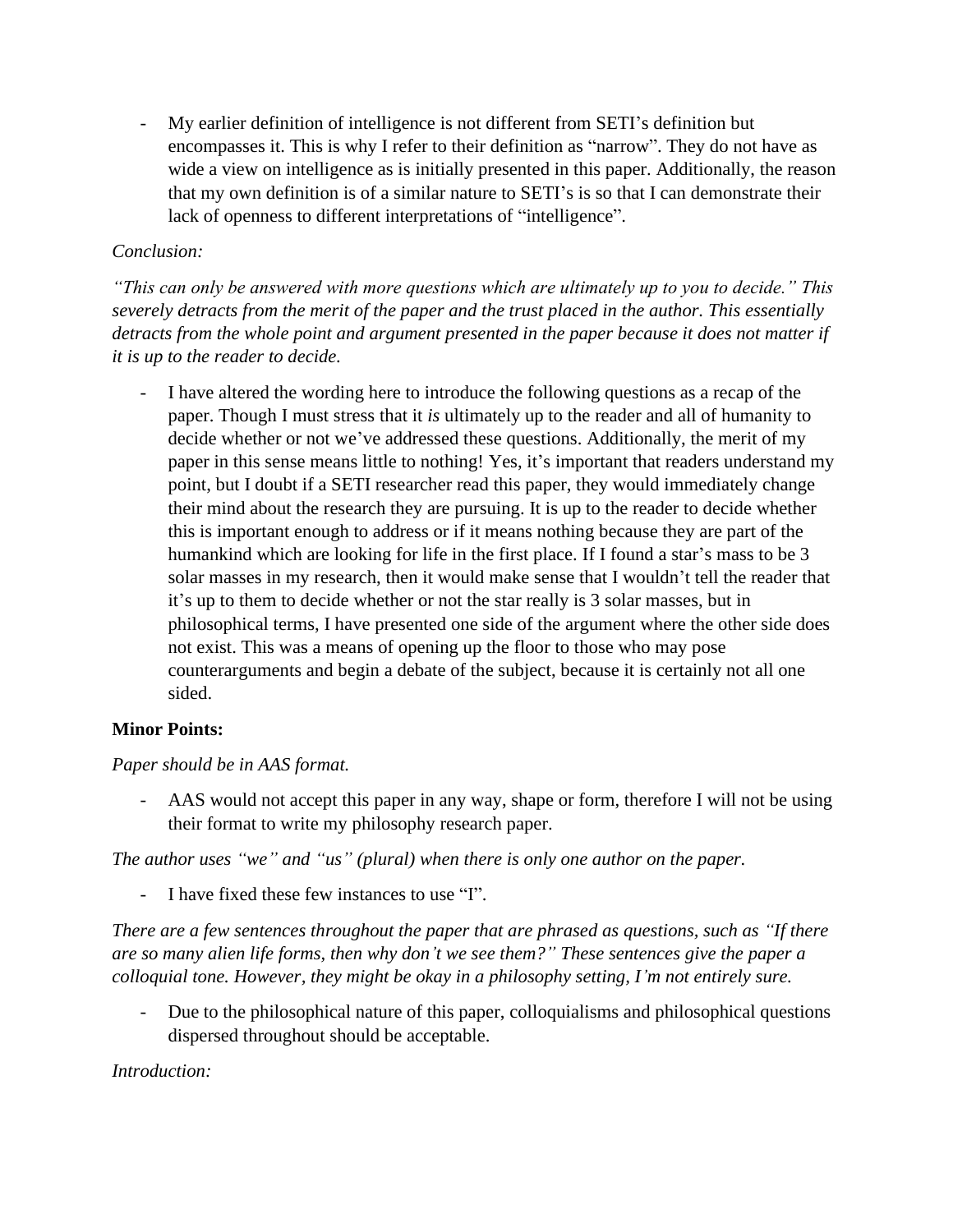*"Will change the course of human philosophy, history, ethics, religion, astronomy, biology, chemistry, technology, and arguably every other aspect…" If all aspects of humanity of affected, there is no need to list these off.*

- I would disagree. It is important to emphasize the areas which would be affected the most and allow for the everything else to fall under a different category which can "arguably" be a part of this statement.

*"So far, the search for life seems promising." It should be clarified what this is based on (e.g., probability).*

- A probability that we find life is based on several assumptions (as explained in my other sections) in concepts such as the Drake Equation. This statement is based on the rest of this paragraph which identifies the likelihood that there are several billion exoplanets in the Milky Way alone.

*Paragraph 3 mentions characteristics of exoplanets necessary for life. All of the characteristics mentioned are explained except for the presence of gases such as methane, ammonia, etc.*

The mention of these gases has been removed for brevity.

*The Drake equation should have an equation number.*

This is the only equation in my paper, and it is clearly referred to as "the Drake Equation" throughout the rest of the paper, therefore it is not necessary that it have an equation number.

*The first few parameters are about 0.1, but N is about 10,000. Do these values make sense considering all the other parameters in the equation except for L are fractions? Is L sufficiently large to make N = 10,000?*

Several other variables in this equation are non-fractions, and  $N = 10,000$  is cited back to Drake himself.

*"The range varies by opinion." Is this based on opinion, or on observations/estimations?*

- The latter half of the variables in the Drake Equation are based on opinion and not observation. This is stated in the paper.

*"The presence of Science Fiction in popular literature…" then the paragraph proceeds to mention, TV shows and movies as well as literature.*

- Thank you for pointing this out. The term will be corrected to "media".

*The Question:*

*The title of this section does not seem to accurately represent the content. Maybe it should be changed to something like "Definitions"?*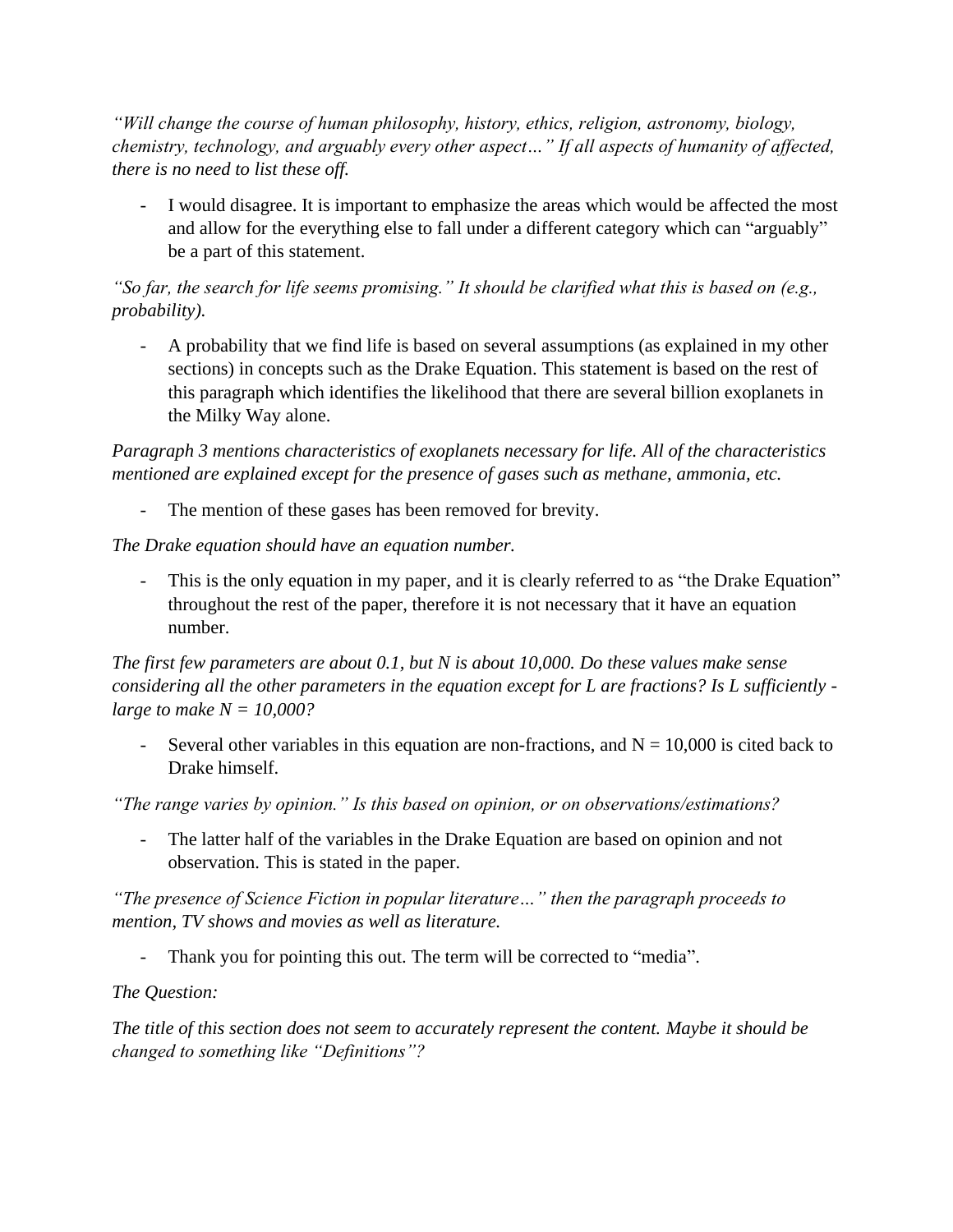- Thank you. This will be changed to "Framing the Question & Defining Terms" to appropriately describe the content.

*The first paragraph of this section can be moved to the introduction.*

- This section is meant to introduce "The Question", therefore it will remain where it is.

*"There are notable issues with this Darwinian definition of life…" What are these issues?*

- As I have said, these issues are explained in Joyce's paper and are not entirely necessary for this paper. The reason I leave this sentence in is to address any concerns readers may have with the Darwinian definition.

*"But the question of intelligence becomes more convoluted when we consider octopi, apes, dolphins, and other rather brainy animals. Do they fall under the definition of intelligence?" The answer to this is almost immediately answered as "no," so this section is unnecessary.*

This section is necessary for the determent of future arguments against this definition of intelligence. By omitting it, I would not be addressing all possibilities and would therefore be subject to argument over the point of intelligence.

*"Humans, we shall say, are the only creatures on Earth under this category of intelligence. Although this cannot be proven." Why are humans the only intelligent beings? If the author is assuming this to be true, it should be stated that this is an assumption and that humans are taken to be the only intelligent species on earth. Otherwise, this claim needs textual support.*

It is stated as an assumption from the phrase "we shall say" and the precursor to the next sentence "Although this cannot be proven,". I will clarify that this definition was stated thusly for the purposes of this paper.

*"The term 'First Contact' was initially made popular in the context of extraterrestrials by Murray Leinster's 1945 Science Fiction book, First Contact. It is used to refer to the initial communication between humanity and extraterrestrial life." Immediately after, a different definition is given. So, these sentences are unnecessary.*

- A different definition is not given, the initial definition is expounded upon, and due credit is given to the author of the term.

*The author lists sources of communication that are not considered First Contact, specifically "the physical discovery of evidence of an extinct alien civilization" and "Earth messages intercepted by alien civilizations" Then the author says, "Essentially, if intelligent extraterrestrial life is made known to us somehow, then this is 'First Contact.'" However, aren't these examples also ways that intelligent extraterrestrial life can be made known to us?*

- This implies the caveat of intelligent life which was *living* when communicating with humanity, but for your second example, no, ET life would not be made known to us if *they* received *our* signal. We would still have no concept of their existence and therefore, this is not considered as First Contact here.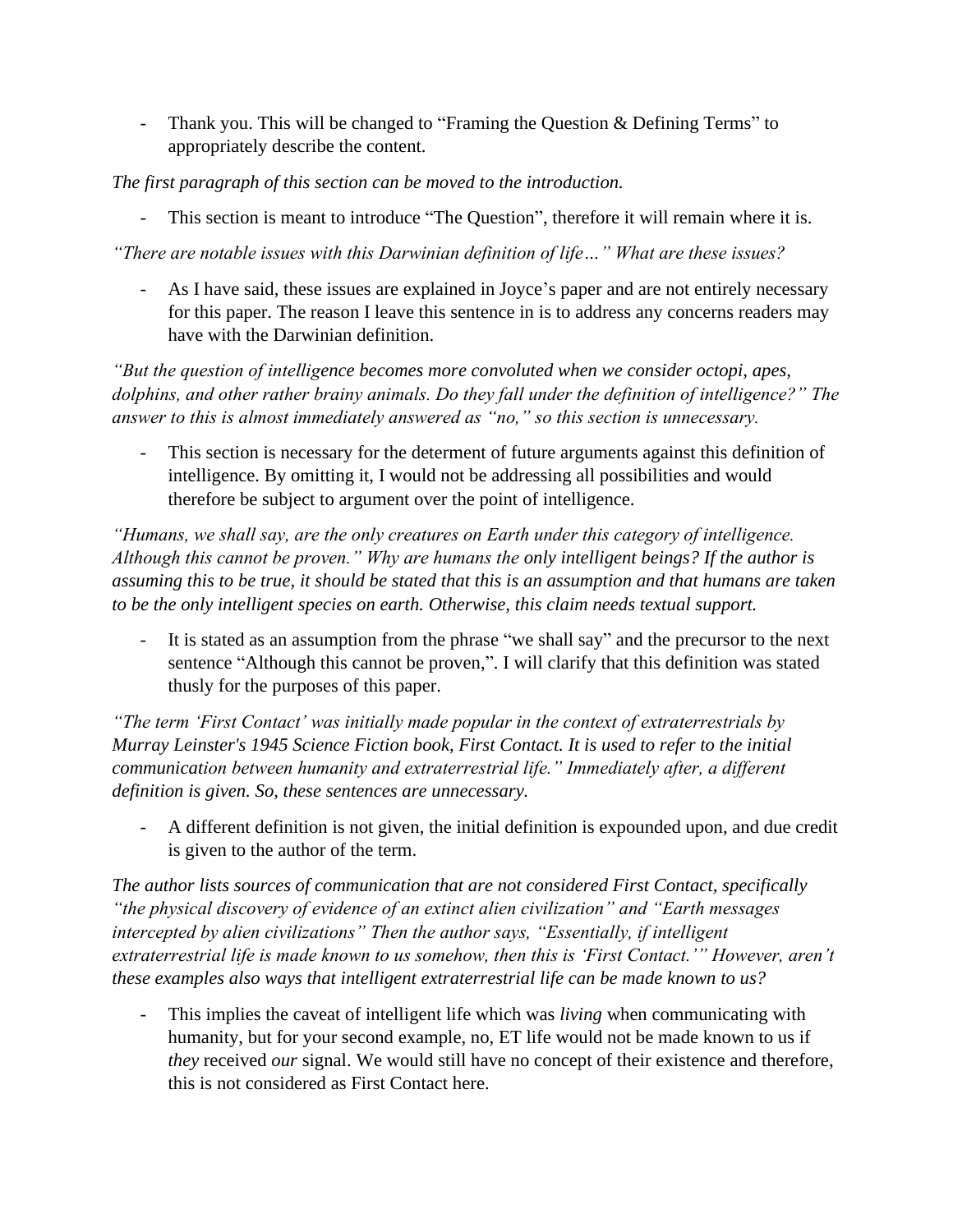*The example from Galaxy Quest is unnecessary. It does not need to be explained why intent is important.*

The example from Galaxy Quest is a means of portraying the influences of science fiction on this argument. And intent is important to this paper because communication without intent may lead to misunderstandings which have the potential of creating issues, like in Galaxy Quest. Additionally, the readers of this paper now have a means of relating to the material through these examples. Nonetheless, I took this section out.

*"We are creating a rapidly deteriorating timeline by which we limit humanity through the focus of resources on non-essential projects." This sentence is unclear and should be reworded.*

The wordiness has been addressed.

*This section can be placed earlier, after defining key terms, to keep all of the background information together.*

- I agree. Thank you for making this recommendation. The section on SETI and resources has been switched with the section on assumptions.

*"The range of possibilities for means of communication is just too large for us to cover." Does this really mean that we should not try at all to communicate?*

- No. Again, this is meant to point out the fact that we should not be wasting resources and money on every single possibility. Instead we could save time, money, and resources by allowing technology to naturally progress to a point where we can limit our use of assumptions and raise the probability of detecting intelligent alien life.

# *First Contact Protocol:*

*"When it comes to the unknown of extraterrestrial life, anything we can imagine is possible, even to the far reaches of Science Fiction." This sentence can be deleted because, once it becomes possible, it is no longer Science Fiction.*

Well then, science fiction wouldn't exist. Science fiction has always been an exploration of the possible.

*One parallel that could strengthen this section would be colonization. If we were analogous to the Europeans in this case, it could be argued that the Europeans weren't ready to colonize America, hence all the issues that arose. Conversely, if we were analogous to the Native Americans, contact between the Europeans and Native Americans resulted in a lot of harm done to the Native Americans, like what could happen to us.*

This is a great suggestion! If I knew more about the situation involving Native Americans and European colonization and had time to research the topic I think it would be an excellent addition to the paper. Unfortunately, I do not have the time to add this in, but thank you for suggesting it!

*World Peace:*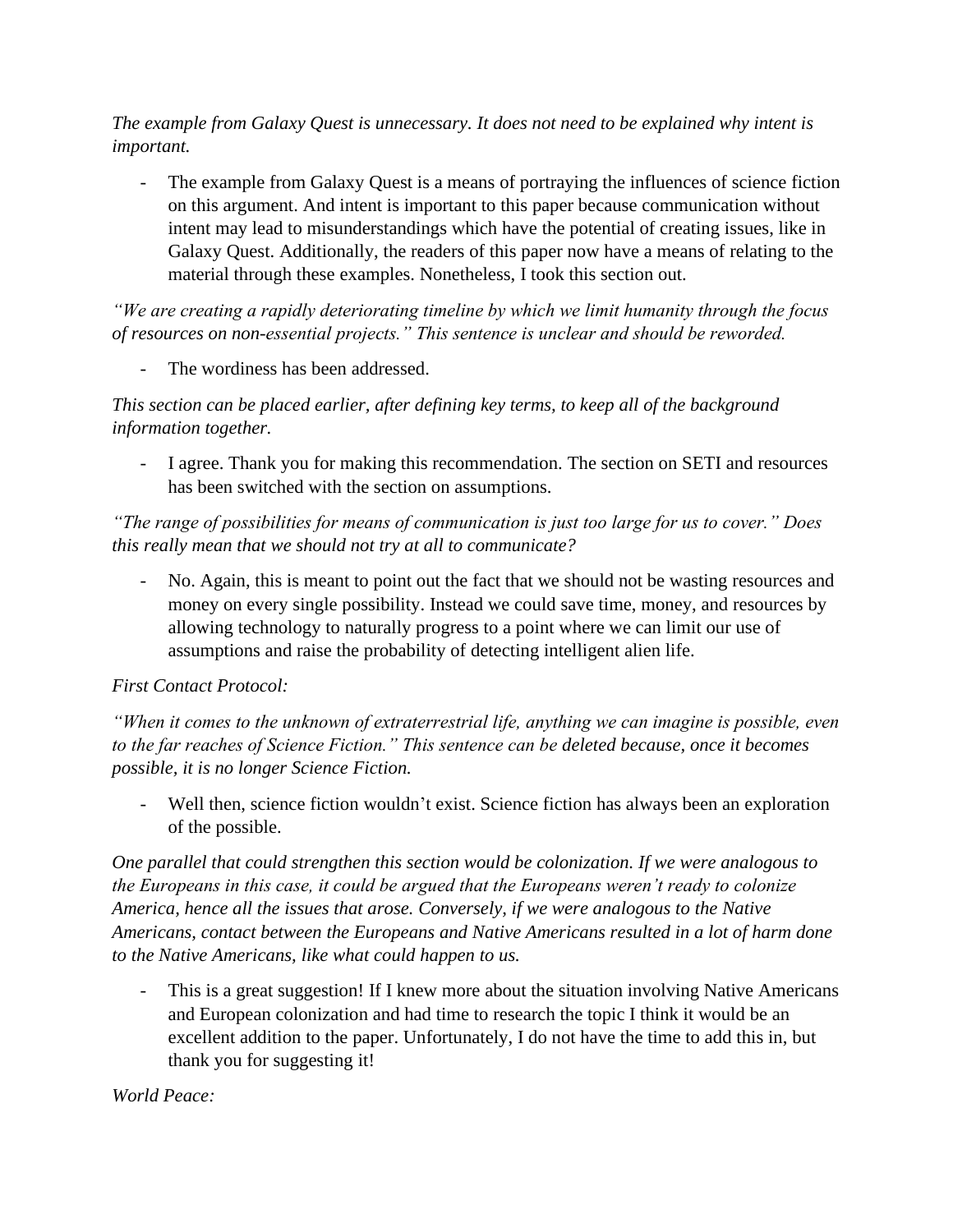*The term "peace" might be best defined in the "The Question" section.*

Considering the rather brief nature of this definition, I will leave it in the "World Peace" section instead of adding another paragraph along with the other definitions.

*To offer another counterargument, the Space Race resulted in a lot of technological advancements that benefited society. It did not necessarily result in the detriment of humanity, but maybe had some good outcomes. (Note that I am not too well versed on the history of this and could be wrong.)*

This is less about the trade-in of disastrous consequences for technological advancements (and I do mention the fact that this allowed for a plethora of advancements) and more about the intent behind the Space Race and the trade-ins that we allowed at the time without understanding the significance of the impacts this new technology would make in the future.

*"They learned the concept of war and destruction from us." Just because we teach this civilization about nuclear weapons, does not mean we teach them what war is. War was a concept and quite prevalent on earth before nuclear weapons were introduced. In fact, nuclear weapons were only used in war once, and its purpose was to end a war.*

This is a fair point. I have reworded this sentence to address only the transfer of knowledge about nuclear weapons.

## *Conclusion:*

*A summary of the thesis and arguments presented should be given.*

Done and done.

*The questions listed could be stated as "future work" to be investigated in later research.*

- These questions are a review of the topics which were discussed in the paper. They are not considered future works but philosophical ponderings which need to be considered in order to answer the proposed question "Should we be searching for intelligent extraterrestrial life?"

## *The mention of the Mount Everest Effect is not necessary to the conclusion. No new concepts should be introduced here.*

- Yes… I agree. This was supposed to be a more or less fancy ending to the paper, but it just made it more convoluted. The conclusion ended up being more fancy than practical. I removed the paragraph.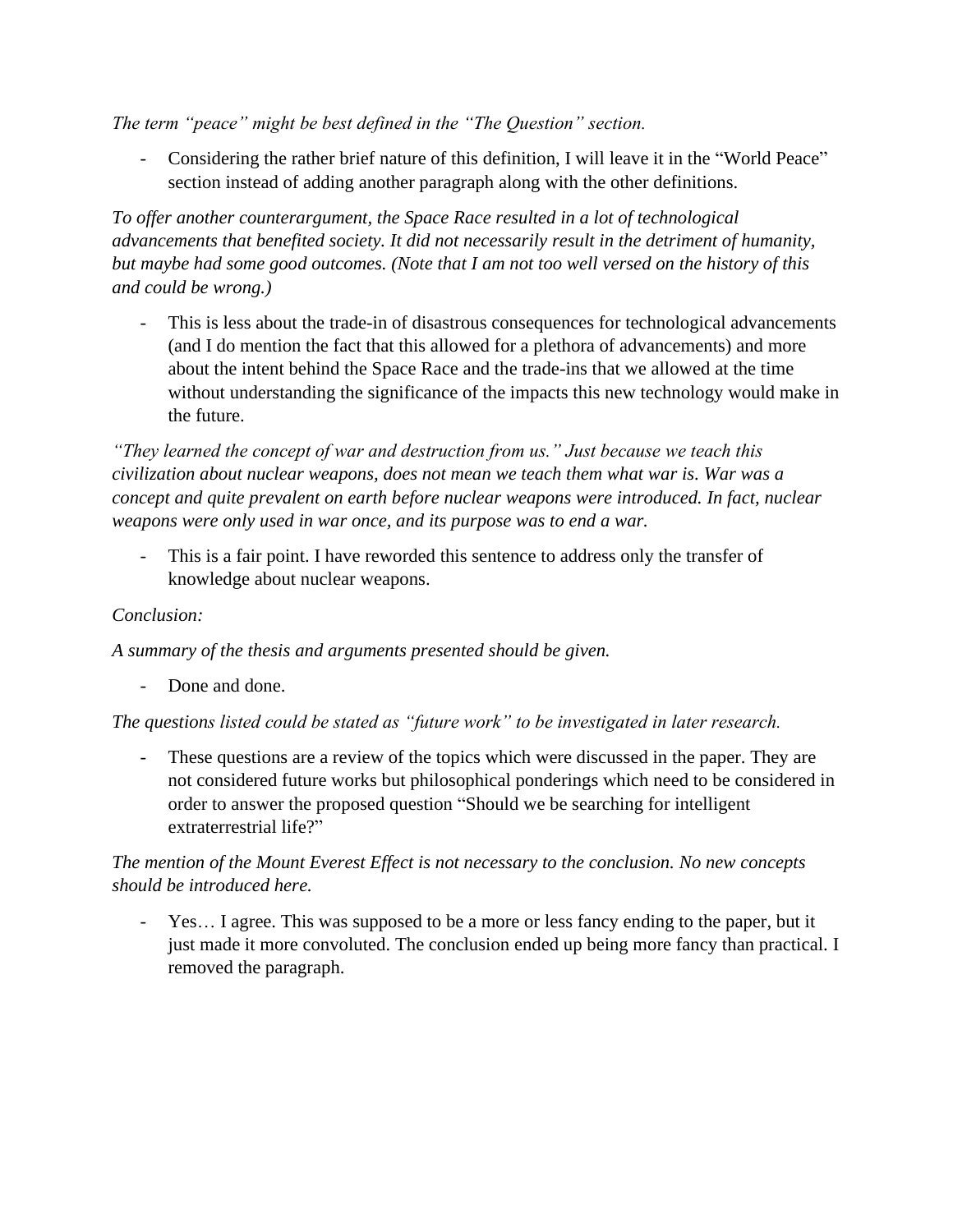#### **Major Points:**

*Introduction: the 21 cm wavelength does not come from the change in energy between the excited state and the ground state, but rather from the change in energy between two types of spin configuration within hydrogen atom.*

- Yes. The reviewer is correct. This was poorly explained on my part. The 21 cm wavelength is a result of the spin flip in a neutral hydrogen atom. My original writing was meant to address the fact that the entire atom (not just the electron) goes from an excited (or non-stable) state to a ground (or stable state) when the spin-flip occurs.

*World Peace: Part seems to discuss more on "war on other civilization" rather than "world peace". The author should rephrase the paragraph to link these two concepts together. For example, if our First contact is with an aggressive civilization, humanity may not have enough weapons or resources to go against it because humanity is not even united at this moment. I think the author should include/ consider this point in her argument.*

- I see what is meant by this point, but the discussion of alien war was used as an example to show that humanity must be at peace before First Contact. The example was just turned around so that we understand the other perspective (if the aliens had not attained peace amongst themselves).

## **Minor Points:**

#### *Introduction:*

*There are more things that are necessary for life, sch as the need for terrestrial planets or oceans, being far away from any dangerous irradiative sources, etc. Thus, I suggest the reader to put the phrase "including but not limited to" to cover a wider range of requirements for life.*

Thank you. I will accept this suggested change for purposes of clarification.

*The Sun (which I think can be considered a stable star in this context regarding life) also has coronal mass ejections and flares. Thus, I think the more important point is the distance between the plants and the star to avoid such activities, or those activities need not to be too frequent.*

- I have added the phrase "excessively violent" in front of this phrase to clarify the difference between very active and very stable stars.

*Need citation "Many suggestions have been made to estimate N…"*

The citation is already present in this sentence. It is from the same source as states that Drake believes  $N = 10,000$ .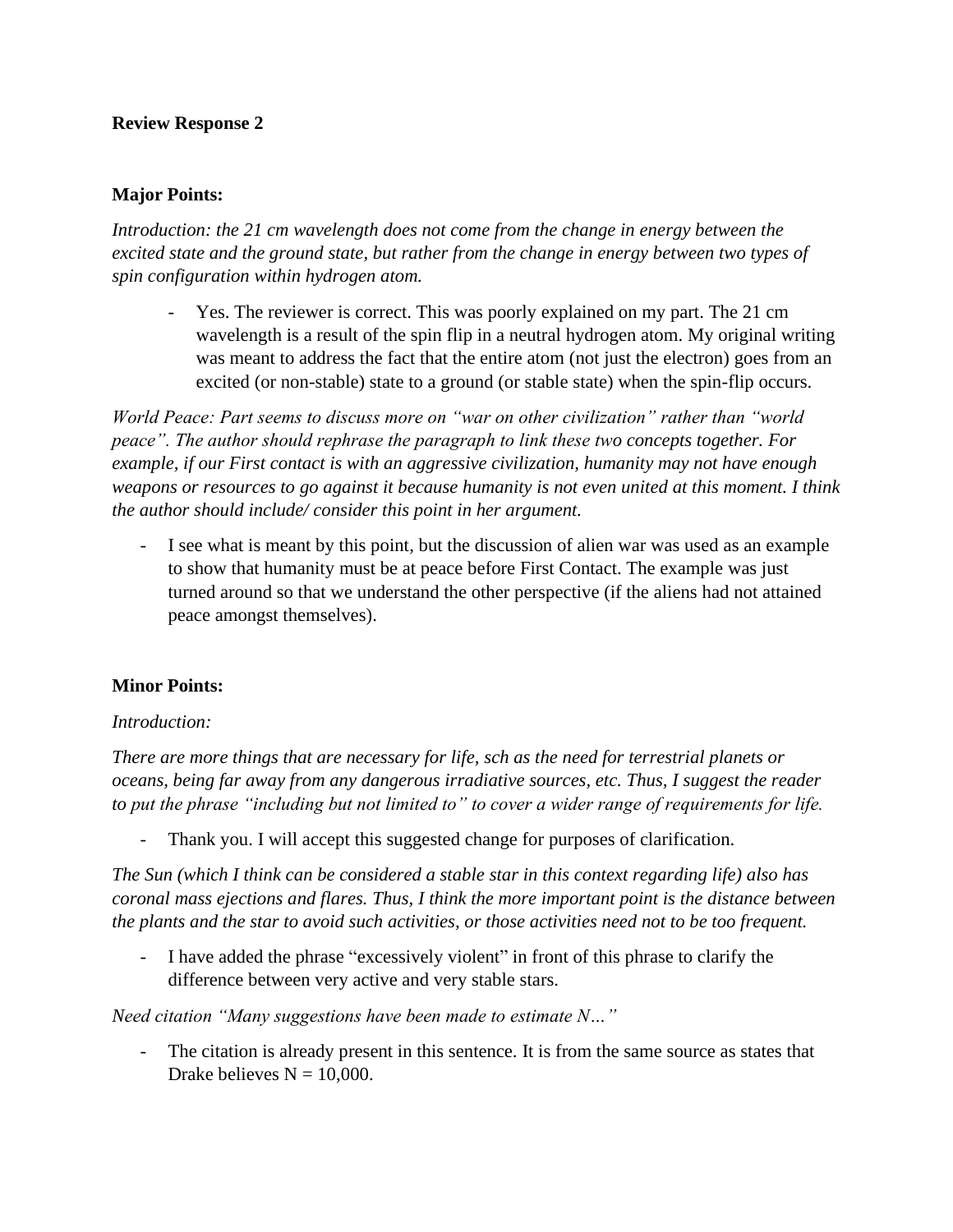*How is this a form of communication of intelligent life? Organic matter can be observed in nonintelligent life, or even interstellar medium.*

I agree. The source for this was not clear on this distinction, so I have removed it from the paper. Now the only two forms of communication are light and direct presence.

*Need citation "…but it has generally been concluded that … in the 21 cm wavelength"*

A citation has been added here.

# *The Question:*

*What are "brainy animals"? Instead of introducing more undefined terms, I think the author should only list octopi, apes, and dolphins.*

The wording here was changed to "smart" rather than "brainy".

*Who or what are "some referring to? "According to some, death cannot be taught"*

There is a citation already present (Yun 2011) which is where this idea comes from in academic literature.

# *SETI & The Distribution of Resources:*

*If possible, the exact value of donation to SETI should be included, or at least a citation is needed for the claim that it is "millions of dollars".*

- Citation is now included. The exact values are likely withheld by SETI.

*The citation seems to be put in a wrong direction (right now, it seems to support the statement that "such prominent world issues could be addressed with this money". Should it come in the middle of the sentence?*

- Yes, it should have been referring to the SETI budget here. Thank you.

*This should be the author's first and more important point in the section. I think there are always social problems that need to be addressed. Therefore, if we follow the author's argument in the first paragraph of the section, it seems like we should never put money in the search. Rather, I think the more important point is that if we decide to put money in, we should know what we are doing and that the technology is advanced enough. Thus, I think this point should come first, and the argument about spending money on other social problems can come second.*

The two go hand in hand, and I think that this sentence explains the punchline of the section. I also address the fact that I don't think we should never search for extraterrestrial life. I simply state that perhaps now is not the time.

*I don't think the argument in this paragraph needs an example from movie to illustrate. The logic in the following sentences is enough.*

I would like to leave the example of Dune in the paper in order to address the connection made between this topic and the influences of science fiction. I believe it also provides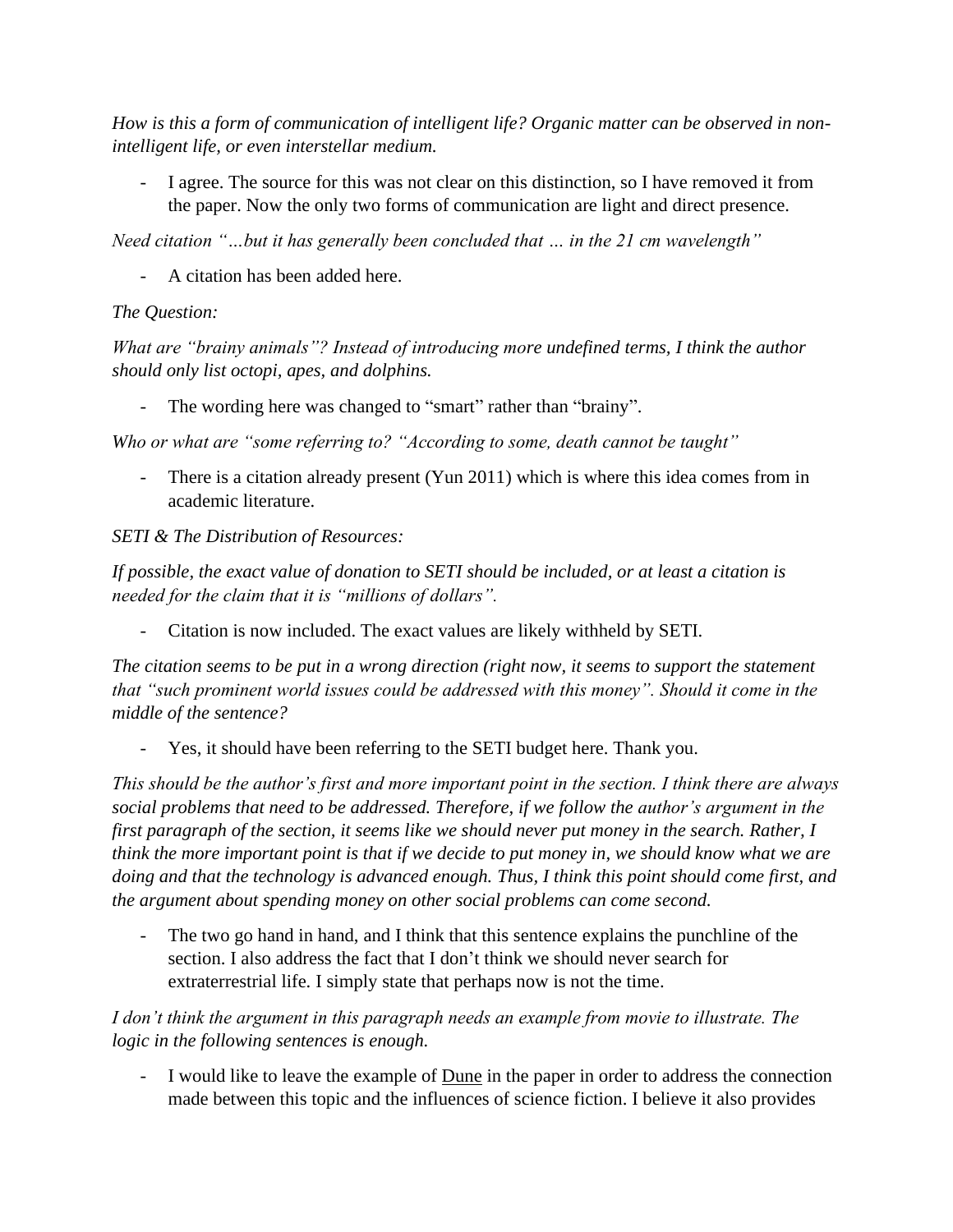relatable content for the reader and creates a very specific yet simple example to base the argument on.

### *Our Assumptions:*

*The author should make the title of this section clearer. For example, it can be "our assumption about technology and life".*

It has been changed to "Assumptions About Extraterrestrial Life"

*I think that we have some reasons, because nothing travels faster than light. This claim is too definitive for me.*

Well, this is an assumption that we make based off our understanding of the Universe. But we can't know what we don't know. Maybe intelligent extraterrestrials know it though!

## *First Contact Protocol:*

*I think this sentence distracts from the discussion about the need of the First Contact Protocol. Also, the term "limitless possibilities" in the following sentence should be enough to convey the idea of this sentence.*

- I think this sentence broadens the example to include the potential possibilities of First Contact and remind the reader that a protocol would be difficult to produce.

*The author should explain why it is difficult, or what prevents the laws from being agreed among nations.*

- They're just not enforceable. There is not any one group of people that can tell the rest of the world what to do. Even the UN is not this powerful.

## *World Peace:*

*Is it reasonable for humanity to keep weapons of mass destruction to defend ourselves with aggressive extraterrestrial life? I think the answer to this question can be helpful, or else the term "no need" may be too definitive.*

- I have removed this premise from the argument. Thank you.

## *Conclusion:*

*The author should address "us" or "humanity" rather than "you".*

- This sentence has been rephrased.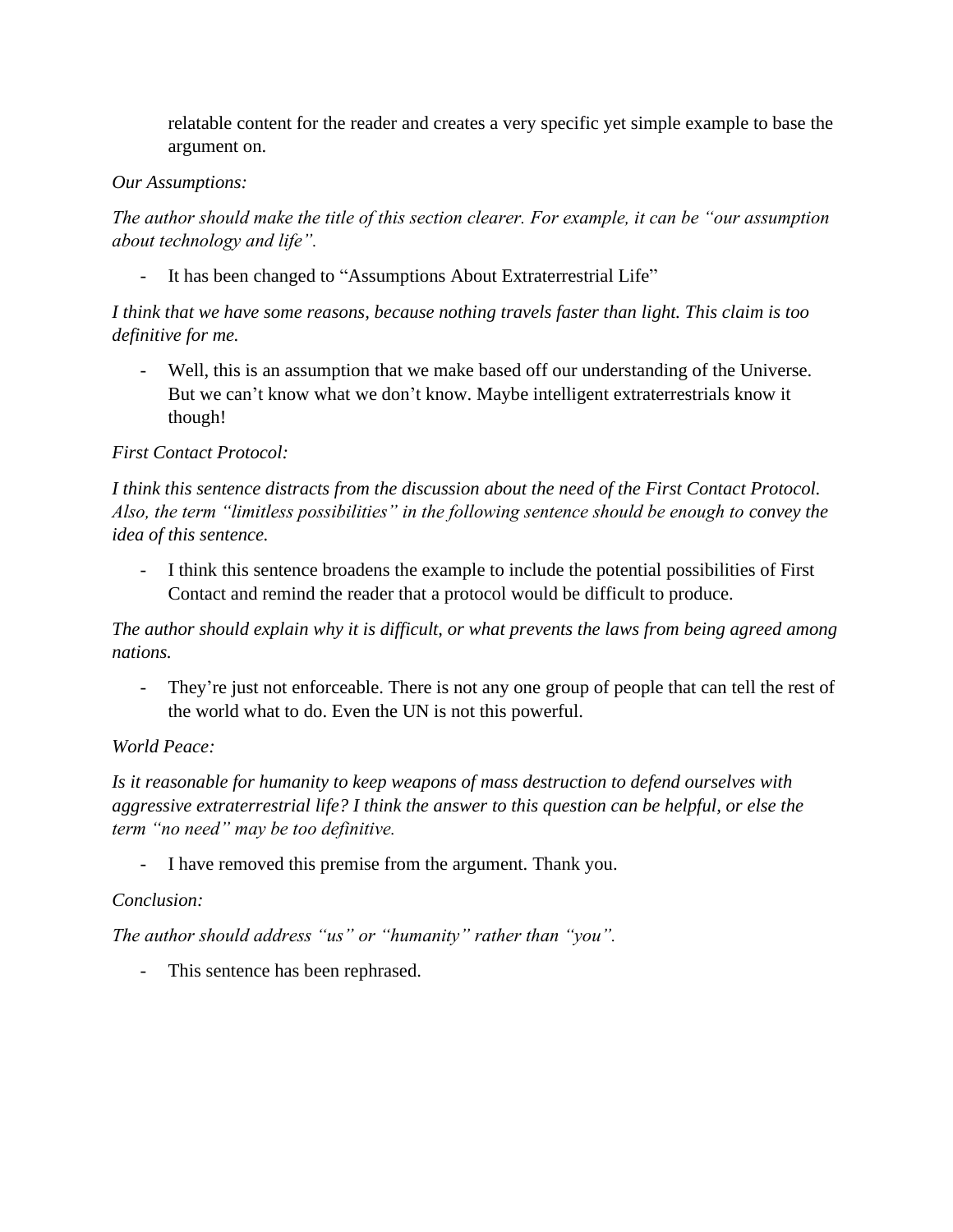#### **Major Points:**

*There needs to be an affiliation added for the author.*

An affiliation with Villanova University has been added.

*In section 2, it states "Humans, we shall say, are the only creatures on Earth under this category of intelligence", in reference to humans being the only species which have a concept of mortality. This needs a citation.*

This is not stating a fact. This is stating a definition upon which the paper will build. By the phrase "we shall say" I am making it known that while this may not be the case, we will consider it to be for this paper. I also mention the fact that we do not know if this is true, but, again, we are making this assumption. And the fact that it is an assumption comes up later in the paper.

*Some of the scenarios seem outlandish. For example, in section 3.3, it is described how there are no laws preventing an individual from convincing an advanced alien species to wage war on the rest of Earth. This assumes first contact comes in the form of an alien race coming to Earth with advanced weaponry. It seems more reasonable that first contact comes in the form of detection of an alien race located very far away. Throughout the paper, there is reference to disastrous scenarios presented in science fiction books and films. In my opinion, using real world examples makes a better argument. The Notre Dame comparison was very effective compared to theoretical sci-fi plots. Examples pertaining to the colonizing nature of humanity would be a good addition instead of focusing on sci-fi stories depicting alien domination.*

These examples are important in pointing out the effects that science fiction have on our ideas of extraterrestrial life. The concept of colonization was brought up by another reviewer, and I agree that this would make a wonderful example in this case. However, I do not have the time to become an expert on colonization history and research the subject to present it in the paper. In addition, there would, no doubt, be someone to challenge this argument based on the comparisons I make with real-world examples. By simplifying things to my own sci-fi stories, I eliminate the possibility of someone clouding the purpose of the example with details from history.

*There needs to be a better formulation of the argument for advanced technology. There needs to a definition of what advanced technology is. What do we need to advance to become ready for first contact? Also, it is unclear where the argument for advanced technology is in the paper. There is not a separate section for this topic. It is mentioned in section 3.1, but the discussion seems covered with mention of Dune and theoretical water-loving aliens. There needs to be a better formulation of this argument and it needs to be clear to the reader where the advanced technology argument is. Compared to the world peace argument, there was nice flow from*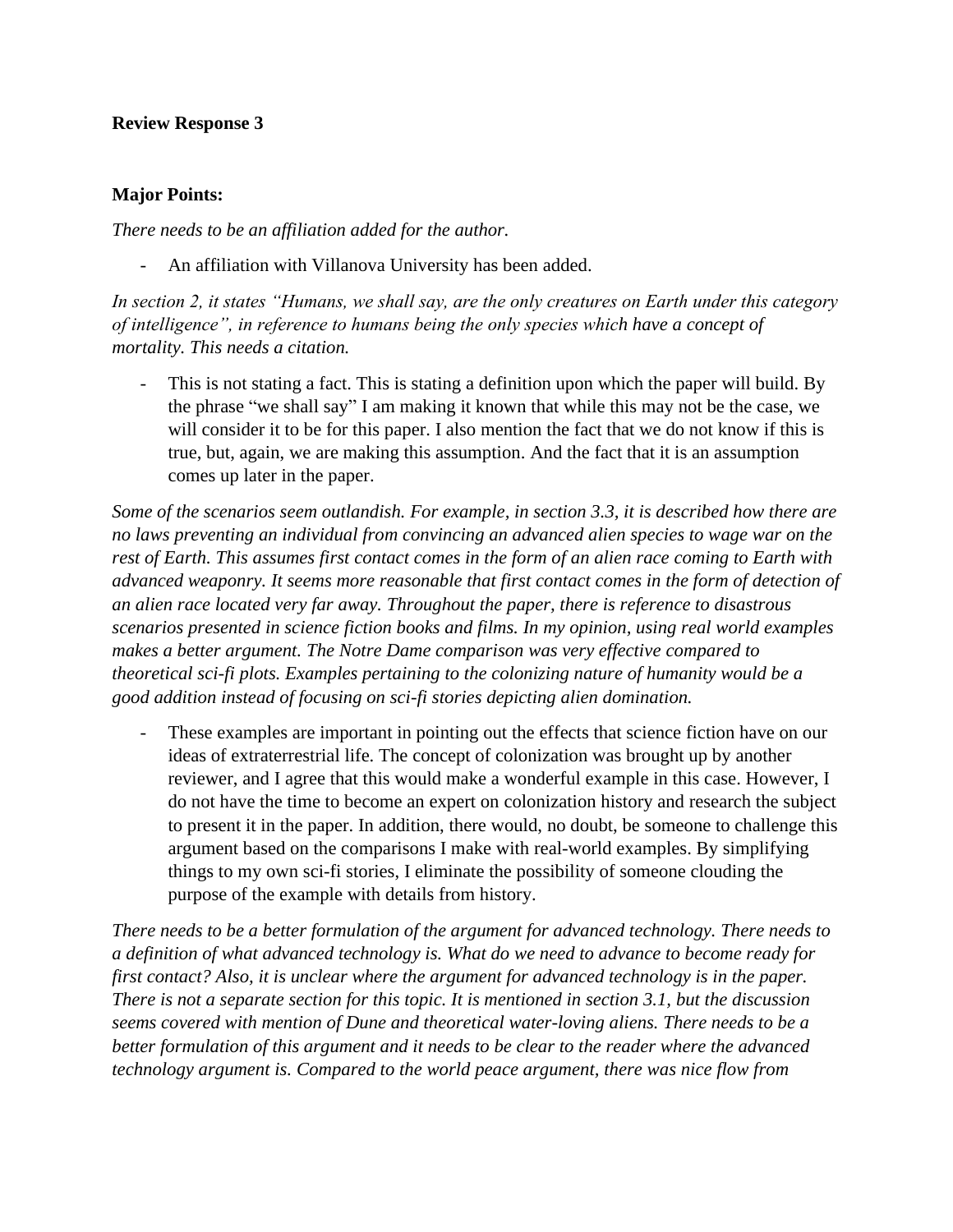*section 3.3 into section 3.4 which develops the world peace argument. This needs to be done for the advanced technology topic.*

- I did not define advanced technology because I do not know what it will look like. The definition that I do give is: technology which will allow us to let go of our assumptions about intelligent extraterrestrial life. The advancements are hardly conceivable though.
- I have changed things so that the argument for technological advancements is clearer throughout the first two subsections of The Argument.

## **Minor Points:**

*In the introduction, the scientific reason for potential life in the solar system should be explained. There is a good explanation into the science behind the conditions for life on exoplanets, an explanation like this should be given for the solar system as well.*

- This one is not as important to the context of this paper as extra-solar system conditions because we've all but ruled out the possibility of intelligent life residing within the Solar System. I don't think any more time should be spent on that subject in the introduction.

*When discussing the definitions in Section 2, do other philosophical text adopt the same definitions? It would add merit to the use of these definitions if other studies also adopted them.*

There really isn't much literature out there which takes the time to define these exact terms in the same ways. But, the already referenced articles in the introduction are places where these definitions have been adopted, so yes, they have merit.

*There should be more in-depth discussion of what SETI does and how it uses donations in the beginning of section 3. Therefore, the reader can appropriately gauge whether all these donations to SETI are deserved or not. It should also be mentioned how much SETI receives in donations.*

- The mere name of SETI (Search for ExtraTerrestrial Intelligence) assumes what the money is going toward, and this is what the entire paper argues against. While a breakdown of the money SETI receives would be ideal, there isn't much question as to what it's going toward.
- Also, the actual amount that SETI receives is in the range of millions of dollars, however this information is not disclosed in full. So, I do not know what the budget breakdown is.

*In section 3.2, it is stated that "there is no reason to believe that light is the best way of sending signal at all!" This should be elaborated on. Our current understanding of physics seems to refute this statement as light is the fastest moving thing in the universe. Does this statement assume our current knowledge of physics is incorrect or incomplete?*

Well, this is an assumption that we make based off our understanding of the Universe. But we can't know what we don't know. Maybe intelligent extraterrestrials know it though! So, yes, I'm insinuating that our current knowledge of physics is incomplete. I do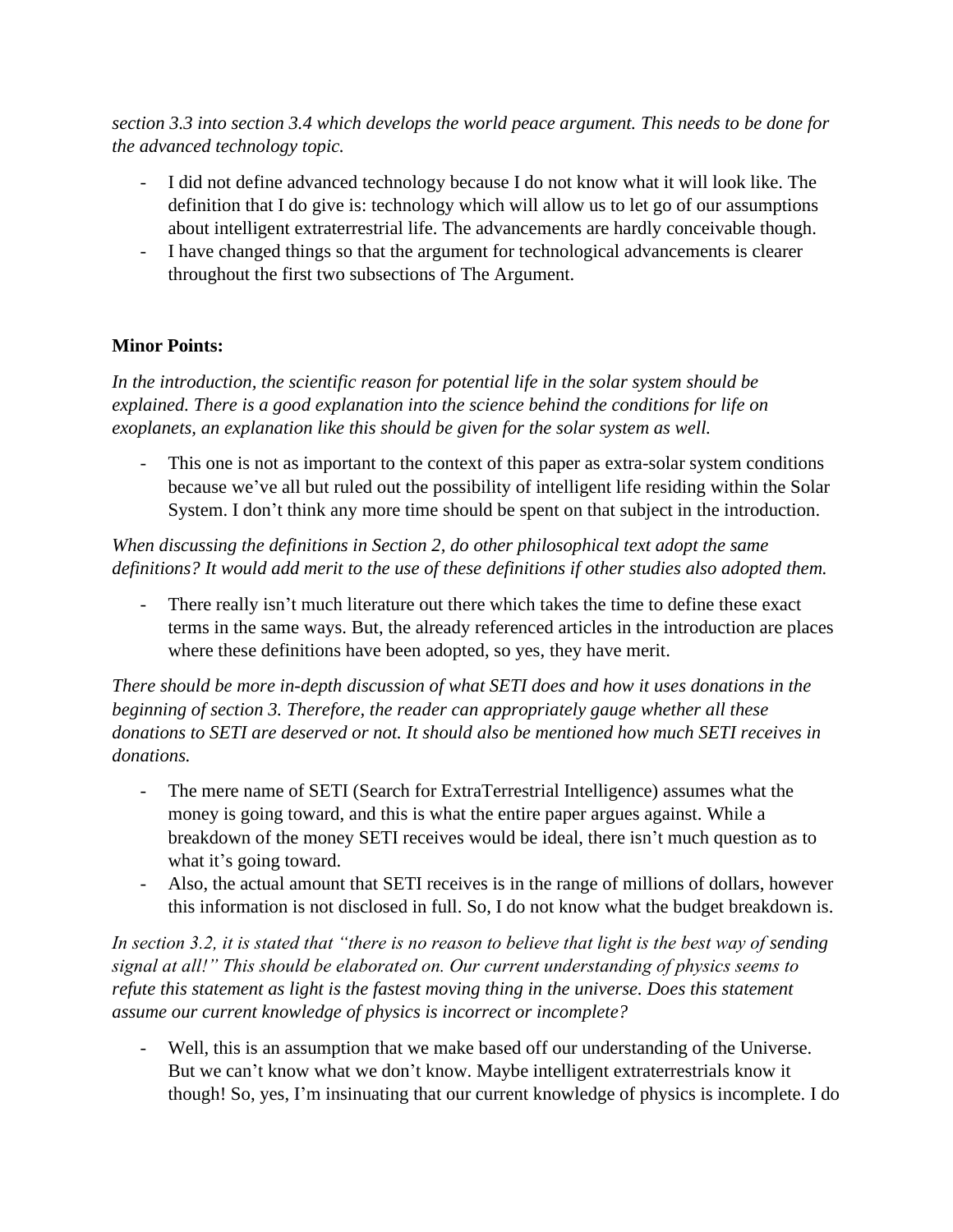not believe that we will ever know the full extent of what the Universe is and how it works.

*In Section 3.4, the space race was technically between the U.S. and the Soviet Union, Russia was a part of the Soviet Union.*

- Thank you! I will make this correction.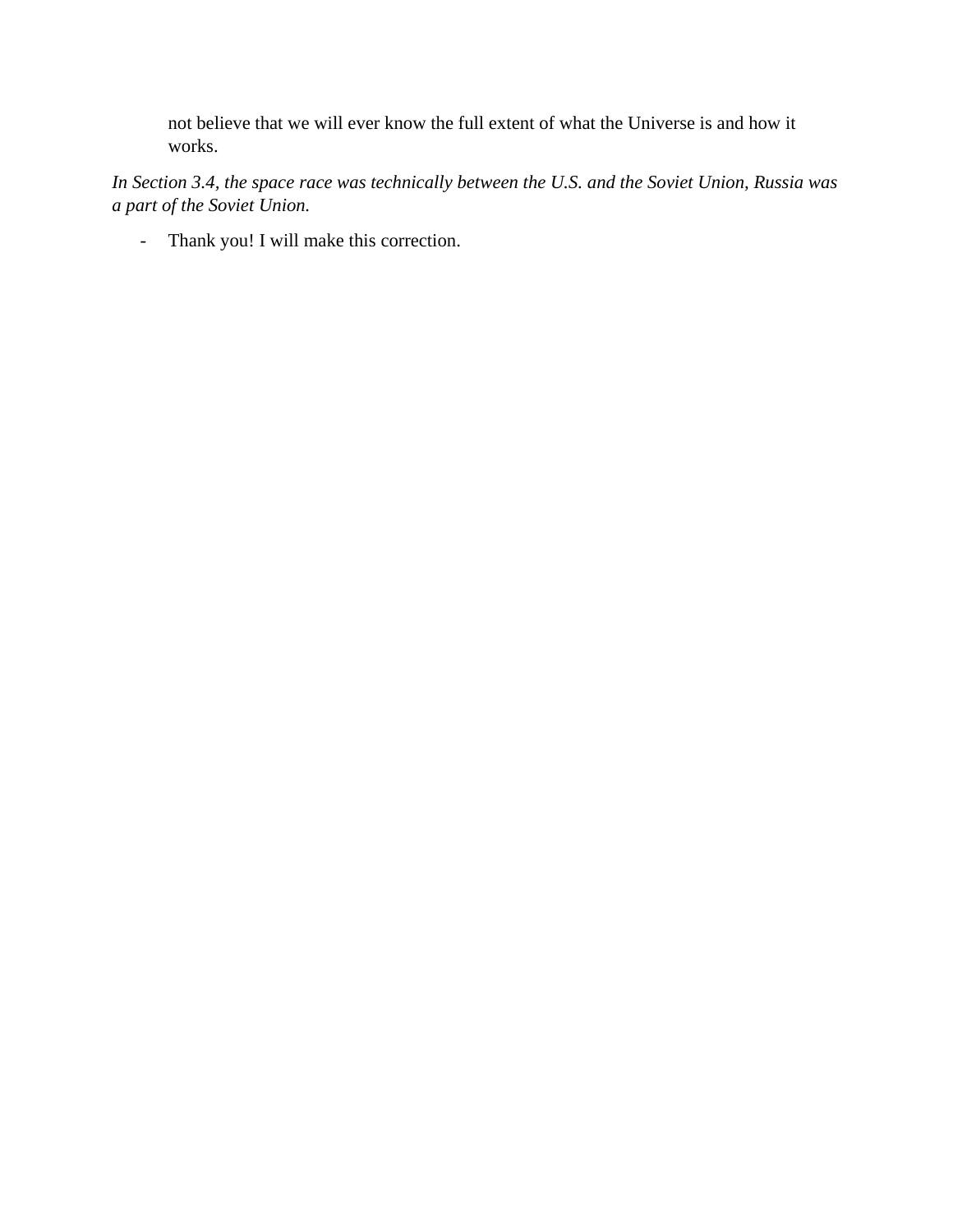#### **Minor Points:**

*§2 does not seem to be addressing a question. Mostly seems to be definitions. Could be renamed or restructure.*

- It is also introducing and framing the question: Should we be searching for extraterrestrial intelligence. But I have renamed it to also reflect the discussion of definitions and moved the last paragraph into The Argument section.

§3.3¶2 might not be a good idea to be explicitly calling out certain groups (Russia) in a scientific paper.

- While I agree, I phrased this section as delicately as possible and while attempting to remind the reader that this is a mere example out of many other misdemeanors. The reason that I used this example was because it was the latest happening in the news. By relating the content back to current events (instead of a similar situation like China's ASAT in 2007(?)), then I hope to convey the fact that this is *still* a major world issue which must be resolved before First Contact is initiated.

*Elements of life are talked about in the introduction but are not referenced in the broader paper.*

- They have been removed from the introduction.

*Conclusion does not address how paper worked to say we are not prepared to encounter intelligent life. Rather it asks questions for the reader to determine on their own. A restatement of the author's stance would be useful here.*

- The conclusion has been rewritten to summarize the paper and address the question.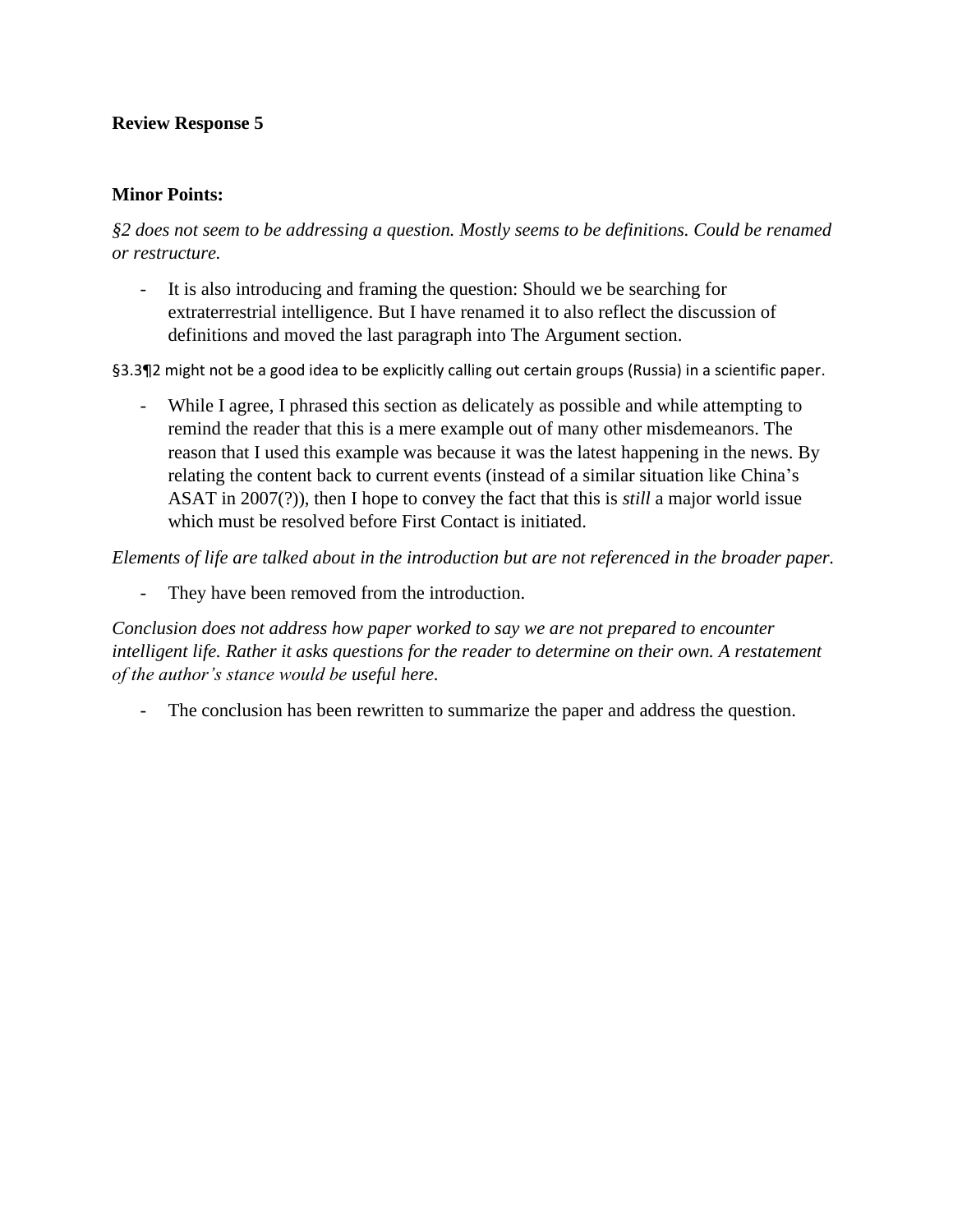#### **Major Points:**

*The arguments made throughout the paper could be strengthened by more evidence, such as statistical studies. For example, section 3.1 states that "many people have given up on the idea of saving the Earth and have turned to the alternative of space as an end-all solution to our problems." Are there any statistics or references available to back up this claim?* 

- I have added a citation to this, though there is no statistical evidence to back it up. I also rephrased it to say that the hope of off-Earth colonization has an effect on our thoughts of sustainability, not necessarily that it detracts from the want or need to save Earth.

#### *Other necessary clarifications include:*

- o *Is the assumption that most people would answer "yes" (to the question stated in the first paragraph of section 3.1) representative of real life, or is it an assumption made for the sake of strengthening the authors argument?* 
	- o You're correct. It's wrong to assume that answer. I have reworded it to say that *if* the answer is yes, then we can proceed to ask the next question. But in general, I think if you gave a person the option of funding meals for starving children or funding the search for intelligent extraterrestrial life, their moral compass would likely point toward the former.
- o *In section 3.3, the author states that many nations (in addition to Russia) are guilty of misdemeanors related to local space travel then does not provide an explanation or references to support this claim.* 
	- o I have added other instances and references to the paper including China, the US, and India's ASAT tests.
- o *It is unclear if the definition of world peace in section 3.4 is the author's own definition or one based on other philosophical papers.*
	- o It is my own definition. I would include a reference if it had not been.

*An important question seems to be: what would make us ready for First Contact? Then, a large portion of the paper focuses on our insufficient technology. By asking about our readiness for First Contact, does that already imply that we have successfully made first contact? The abstract and the last portion of the introduction set up the paper as though the author plans to tackle what would happen assuming First Contact did occur.*

I do not understand the comment about implying that First Contact has already happened, and I do not believe that this is implied anywhere in the paper. But yes, the abstract and the introduction correctly set up the paper to tackle what would happen if First Contact occurred. By tackling this problem we can then infer that we are not prepared for it. Without these inferences, I would be making an empty argument that we should not be searching for intelligent extraterrestrial life.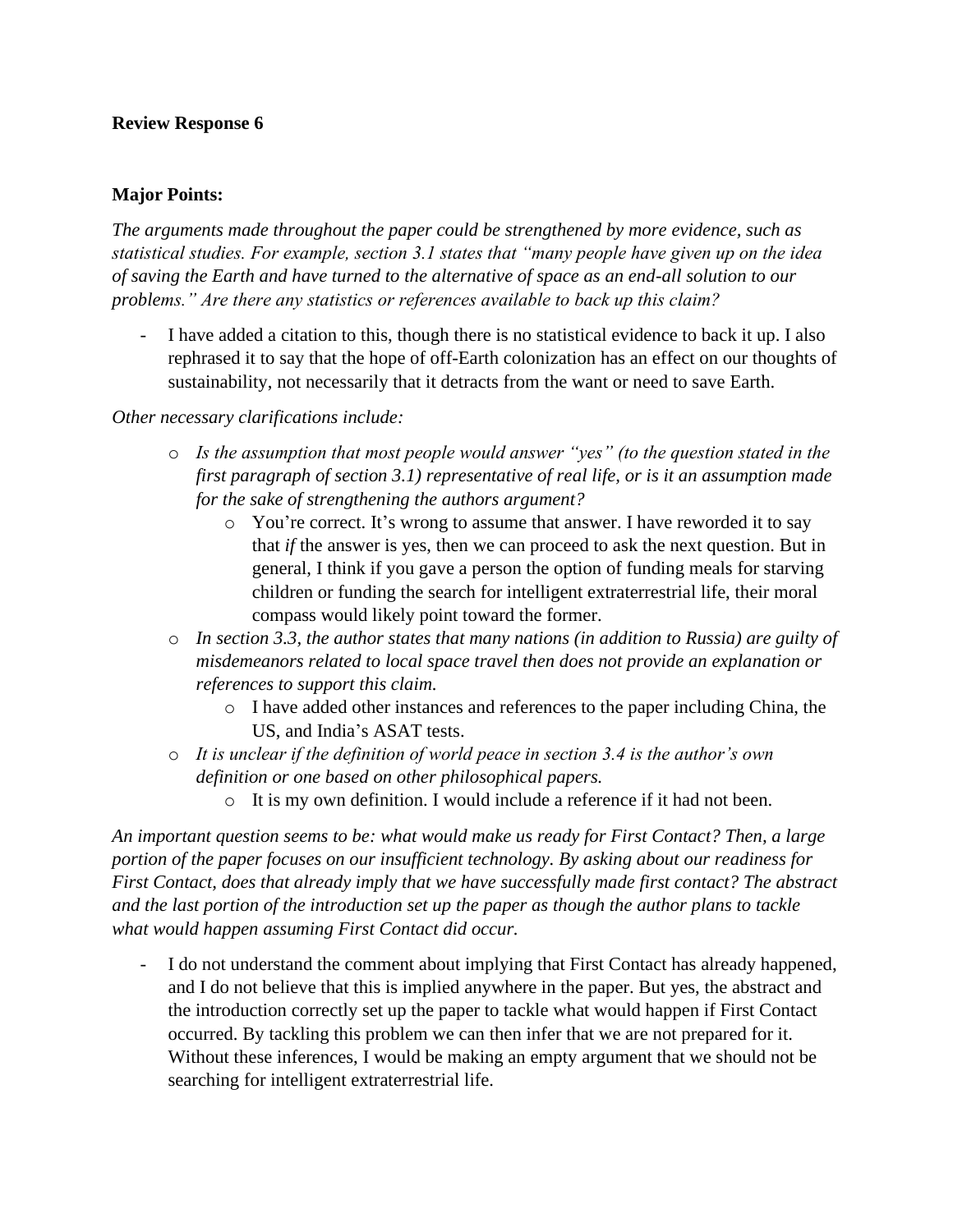## **Minor Points:**

*The author thoroughly explains the Drake Equation, but she could include an explanation of possible answers to Fermi's paradox.*

- Limited time and the primary importance of the Drake Equation over the Fermi paradox have limited my ability to address this. But I do include a possible solution- the fact that intelligent extraterrestrials may not use technology and/or communicate with it.

*The author references the SETI post-detection protocol without providing any description of what that protocol entails or why that protocol is not legally enforceable.*

What it entails is not very important. The point is that some semblance of a plan exists, but we do not have any means of enforcing it across all nations. This may be topic for a later paper, but is much to large a concept to put in here.

*Section 3.4 states that Russia and the U.S. raced each other to get to space and the moon for the "purpose of expressing power, control, and superiority" rather than "technological advancements and growth of humanity." The author does not provide a reference to support this claim.*

- A citation has been added.

*The author concludes the paper with a quote about science and philosophy without any source for the quote. It is unclear whether the quote is the author's original quote or from another source.*

- It is unknown who said this quote exactly, but it is an altered version of a quote from Einstein.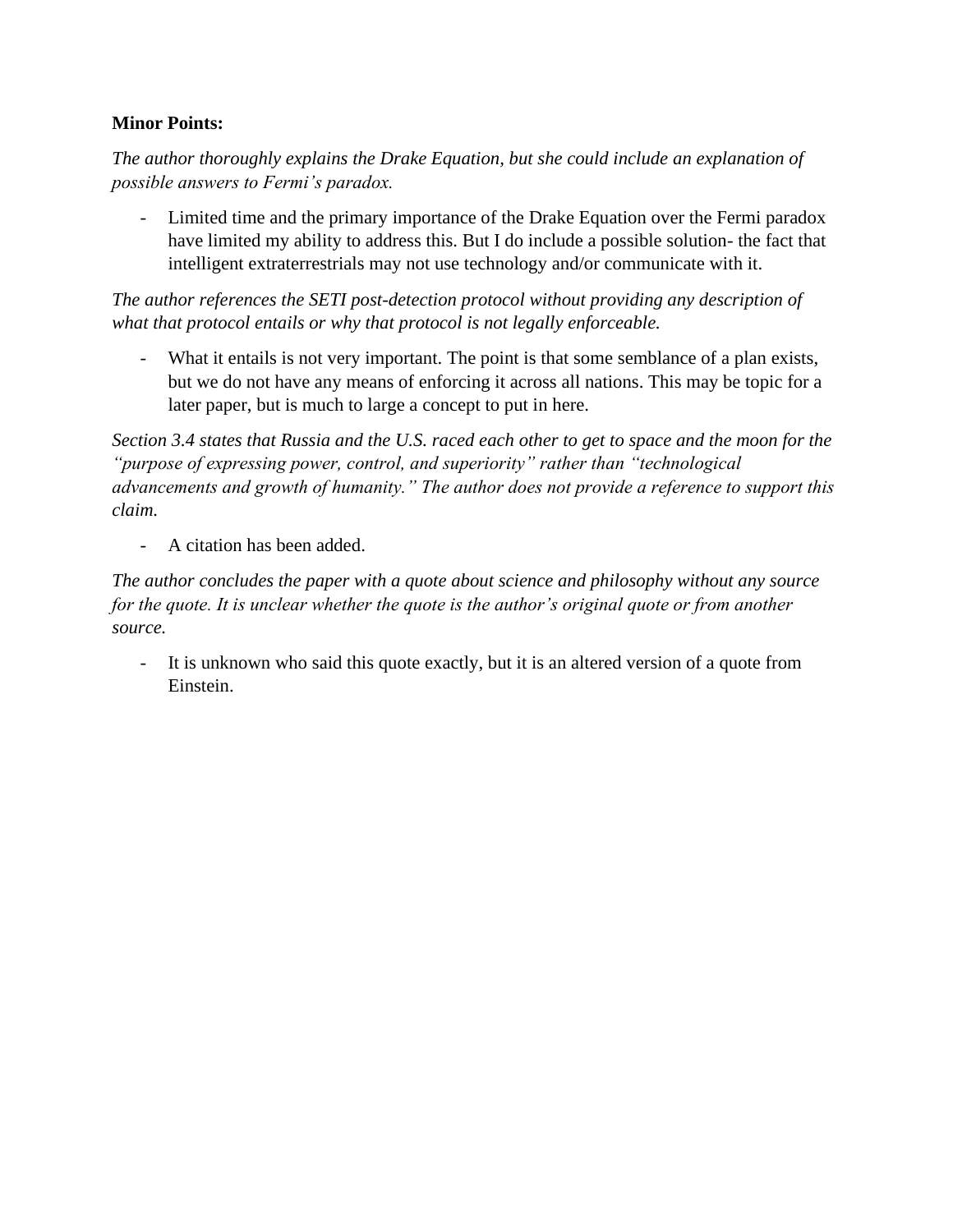#### **Major Points:**

*It seems like the idea that science and philosophy are linked is a big part of this paper. However, I am confused about how this is related to the author's main question of if we should be searching for ET life. Do we need to actually bridge science and philosophy in order to search for ET life? Why are these two topics connected? Also, this idea is not really mentioned at all in the paper besides twice in the beginning and once in the conclusion, so I am unclear regarding how big of a part of the essay it is supposed to be.*

- While this is an important point, it has been removed as a central purpose of the paper.

*There are many instances where I think there is a lot of fluff in the paragraphs that is not necessary. For example, are the numerous extensive paragraphs defining all those key terms necessary? Or, can they just be briefly defined as the author goes along explaining her main argument? Another example is the description of De Anima by Aristotle. I think the description of the soul is not necessary and that she could just mention rational thought and have the reader have the same understanding. Fixing some of these parts might make the paper more concise.*

- I am of the opinion that this fluff is necessary in order to address possible concerns with the paper. If I had not defined these important terms in the beginning, there could be numerous arguments posed against my own on the subject of term definitions alone.
- De Anima was a means of describing the capability of pondering one's own mortality, namely the ability to rationalize.

*I am not sure about what the point of the My Assumptions section is. I do not understand how it contributes to the main argument about how we should not be searching for ET life. I believe that it is talking about the assumptions of the Drake Equation, and while that is interesting, I do not see how it plays a role in the argument.*

- I have clarified how advanced technology would assist us in the department of limiting the amount of assumptions we make in the search for extraterrestrial life.

*In the first paragraph of World Peace, the author says that "Maybe if world peace were the case, we could get on with discussing options for First Contact protocol." This is just one example of many in this paper of the fact that even though it is an interesting thought, a thought is all it seems to be. Many points need to have additional explanation so that the paper seems like it is more researched-based rather than something which is pondered.*

- The research part of the paper are these things which are "pondered". This is what makes it a philosophy paper.

*Regarding the Conclusion, I am not sure if that is the best way to end a paper, no matter what category it falls under (scientific or philosophical). A research paper is supposed to convince the*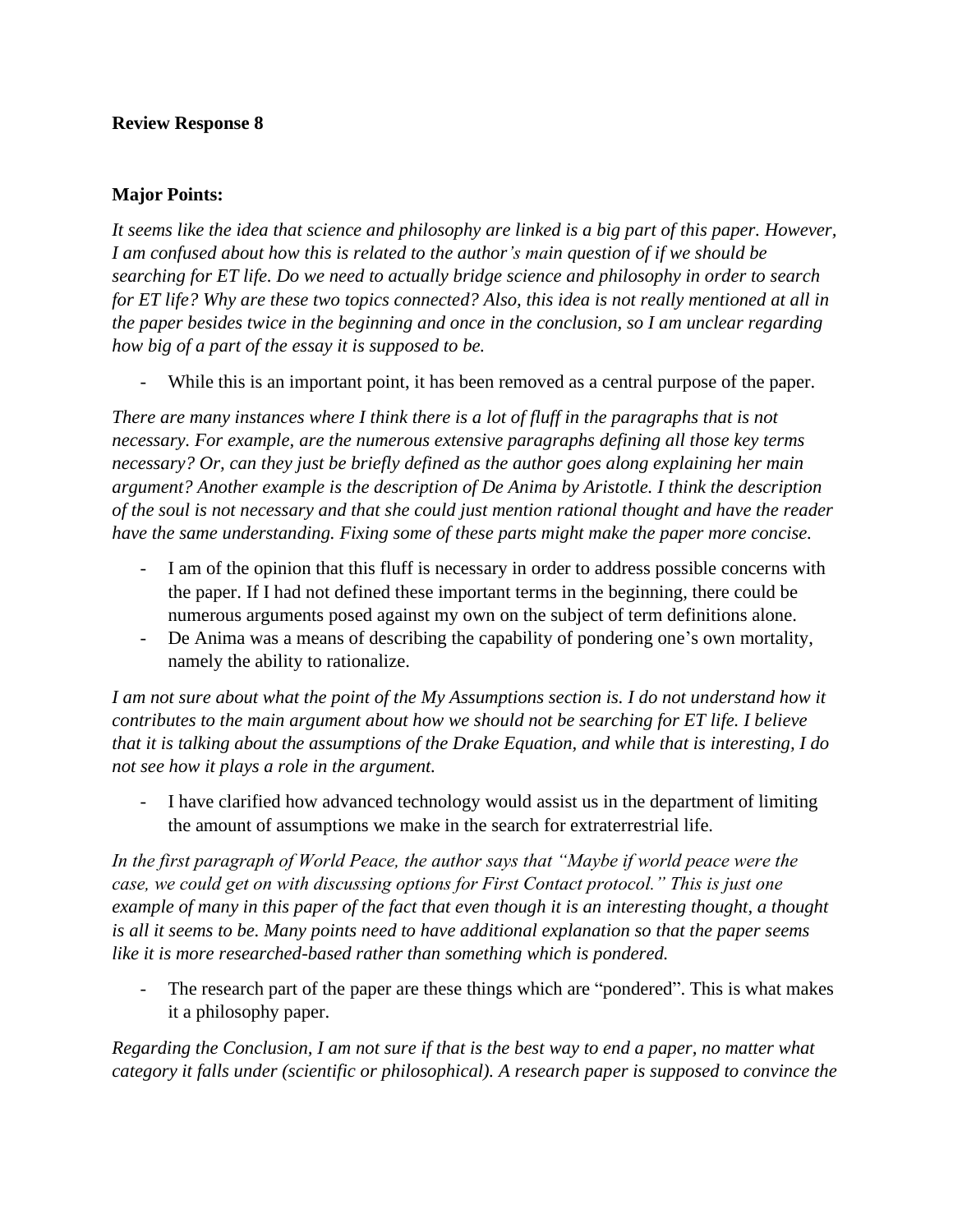*reader of something with evidence. I don't think that telling the reader that they need to decide on their own what to believe is very convincing of the argument.*

- I have altered the wording here to introduce the following questions as a recap of the paper. Though I must stress that it *is* ultimately up to the reader and all of humanity to decide whether or not we've addressed these questions. Yes, it's important that readers understand my point, but I doubt if a SETI researcher read this paper, they would immediately change their mind about the research they are pursuing. It is up to the reader to decide whether this is important enough to address or if it means nothing because they are part of the humankind which are looking for life in the first place. If I found a star's mass to be 3 solar masses in my research, then it would make sense that I wouldn't tell the reader that it's up to them to decide whether or not the star really is 3 solar masses, but in philosophical terms, I have presented one side of the argument where the other side does not exist. This was a means of opening up the floor to those who may pose counterarguments and begin a debate of the subject, because it is certainly not all one sided.

# **Minor Points:**

*I am not quite sure about if the citation format is standard for research papers.*

- The citation format has been changed.

*There are a few instances throughout the paper where I think citing literature is necessary. For example, the author states that "the presence of certain molecules like H2O are important because water is a universal solvent which aids in life processes on Earth, and elements like carbon have a large and strong structure which is also ideal for life." Where did this information come from?* 

These sources are mentioned above that sentence where I listed the various requirements for life.

*When talking about the Drake Equation, the author says that observing the presence of organic matter is a form of communication, but I do not understand how this is the case.* 

I have removed this statement from the paper and altered the remaining claim.

*At the end of page two, the author says that "it is assumed that other intelligent life will come to the same conclusions and also tune their instruments to 21 cm." This is a rather large assumption and I think it should be explained more.* 

The point of addressing this is that it is a large assumption. Through this assumption I am basing my argument that large assumptions detract from the search for extraterrestrial life and add to its price tag.

*There is a lot of language that takes away from the professionalism of the paper. It almost seems like the author is trying to add an element of humor, but I do not believe that is the right move*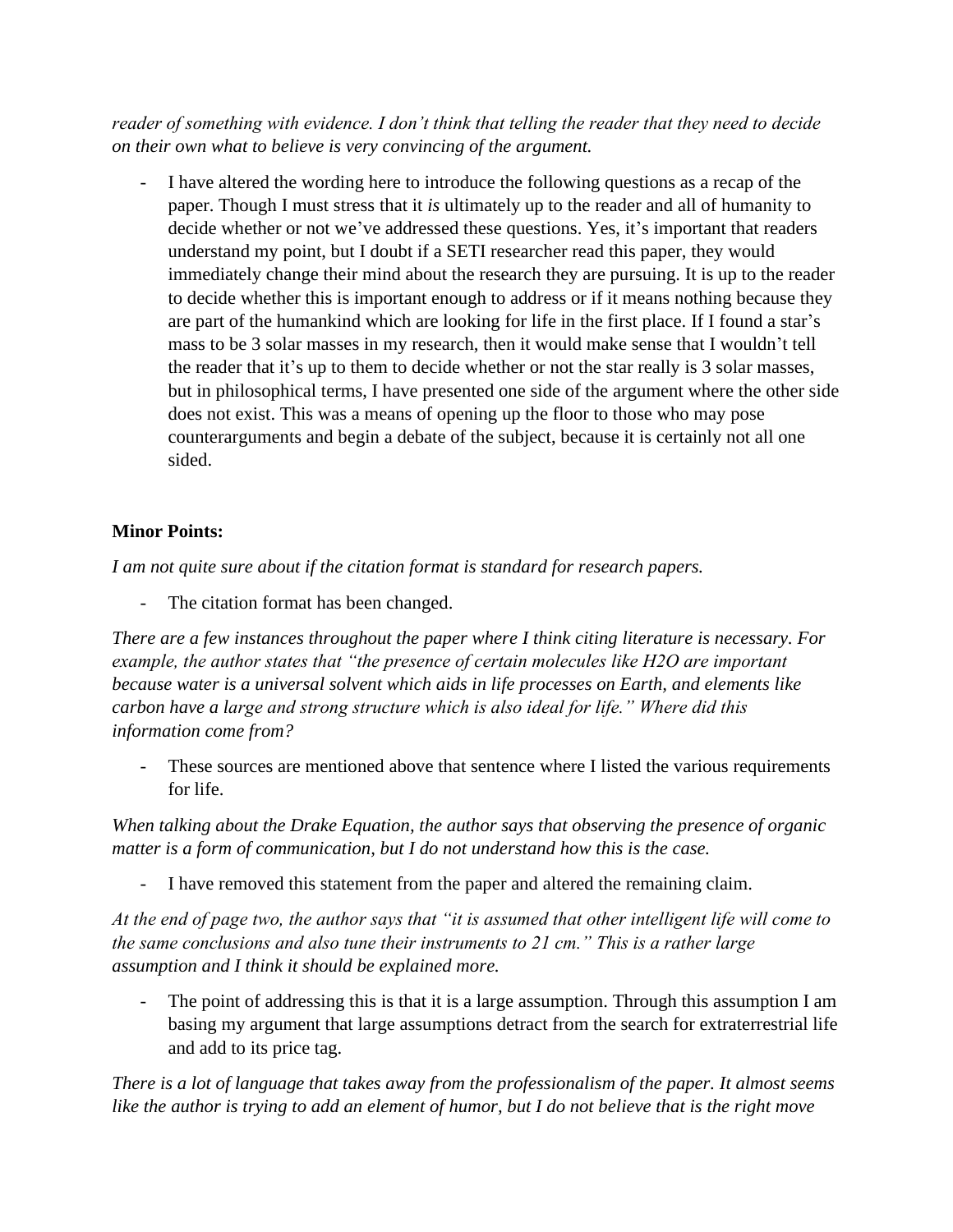*for a research paper of any type. It makes it sound more conversational than professional. For example, the author uses: "brainy," "laymen terms," "suss out," and "sexy."* 

- I have changed a few of these words, but some remain as I see no issue with them.

*There is a lot of language that makes me think the author is not completely sure of her argument, which causes me to not have a lot of confidence in it as well. For example, the author uses the word "maybe" quite often.* 

- The use of "maybe" and "perhaps" allow for philosophical interpretations of the arguments. I am also unable to assert that these event will happen, therefore, I am suggesting the possibility of their happening.

*I have one concern about the intelligent life definition. The author defines what intelligent life is, but how do we actually know if it is intelligent? How do we know if the life we find is aware of its own morality? It is highly unlikely that we can simply ask them this.* 

- This is true. Which means that intelligence is based on our own opinion and assumptions. This is why this definition is useful to my argument that our perception of intelligence is narrow and does not necessarily encompass all meanings of the word.

*Regarding all the references to the movies, like Galaxy Quest or Star Trek, is it acceptable to assume that the readers have seen the movies that are being referenced? Also, is the whole movie explanation even necessary? I haven't seen any of the movies that are referenced in the paper and I understood the point the author is trying to make just the same, so I think that it is possible to get right to the point without wasting sentences on the movies.* 

No, it is not acceptable to assume that the reader has seen or read these which is why I provide a quick summary of the relevant information. The point of the references is to provide a relatable example which connects the information back to science fiction and allows for a clearer picture of the possibilities involved in the search for extraterrestrial intelligence.

*I think the last paragraph of The Question section would be a good introduction paragraph to The Argument section.* 

I agree. The last paragraph has been moved to The Argument section.

*Why would most people answer yes to the question about if money would have more return for the human race if it was put into far more pressing issues than the search for alien life?* 

- I have rephrased this to simply suppose that the answer is "yes" instead of asserting that most people would answer "yes".

*Why have many people given up on the idea of saving Earth?* 

I have removed this sentence.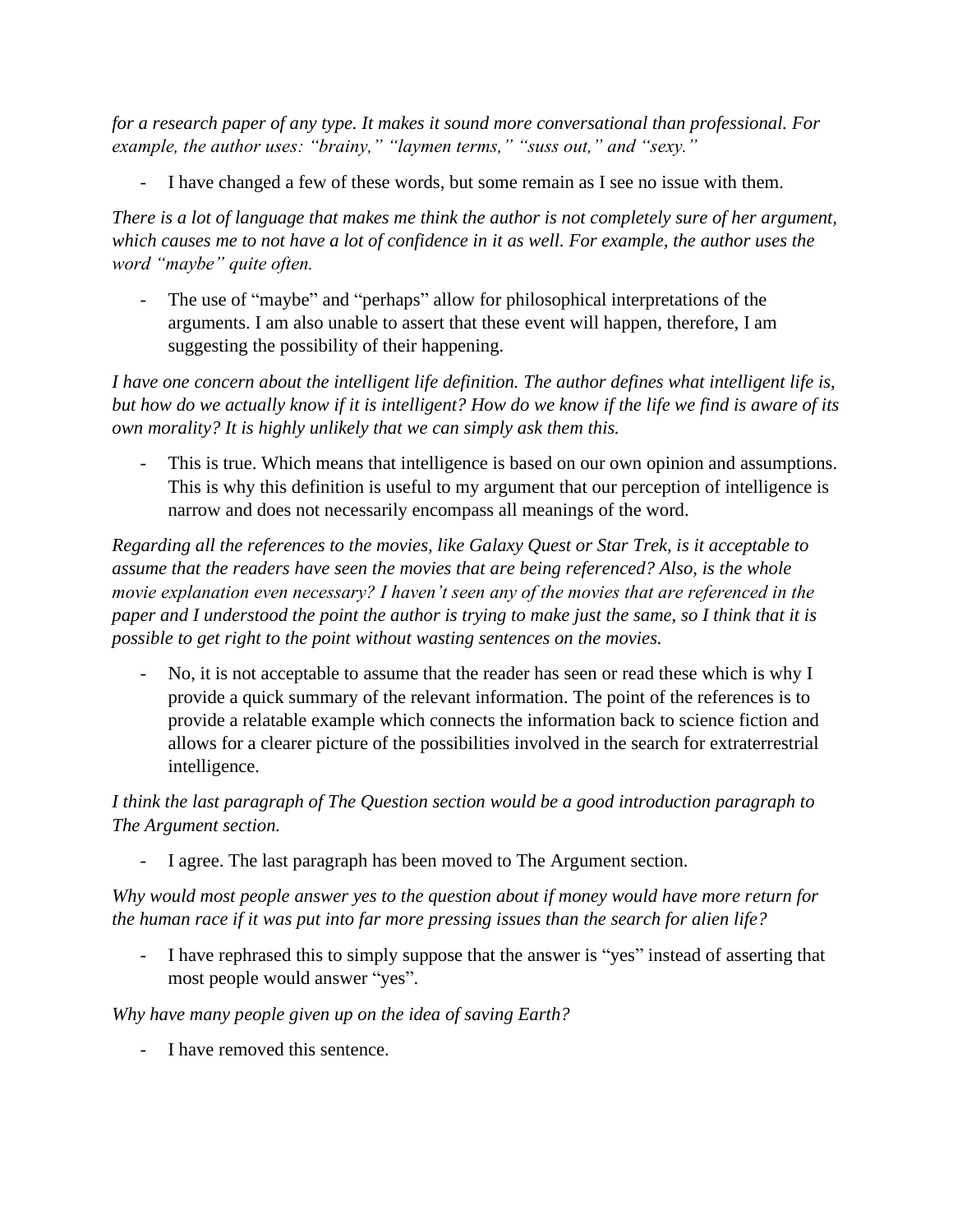*The author talks about how people who donate to SETI are not donating to the right place because the technology does not yet exist to search for intelligent life. However, unless we throw money at these projects, how will the technology ever become advanced enough?* 

The point here is that we let technology advance by itself, and when it becomes prevalent enough to adapt to the search for extraterrestrial life without an excess of money, then this would be the time to revisit the search.

*In the paragraph right before the Our Assumptions section, the author talks about gaining or losing resources. She says that between the best and worst case scenarios, we should avoid First Contact so that we do not cause harm to humanity. How does the author know what the odds are of either the best or worst case scenarios occurring? Is the author trying to say that even though the odds of the worst case scenario happening are very low, its effects would be so drastic that we shouldn't risk anything at all? I think that this argument should definitely be developed a little more.*

- I do not know, nor state, the odds of best vs. worst case scenarios. However, if there is any chance at all that we encounter hostile aliens, then I think it better not to take that chance. If you had a choice of pressing 100 red buttons and most of them did nothing, a few of them did something good, and one of them ended the Universe (and I acknowledge that this is greatly exaggerated) then would you press a button? Just because the chances are low that you destroy the Universe, this doesn't mean that you wouldn't rethink pressing any buttons at all.

*There is a certain sentence in My Assumptions that says: "This is not so outrageous an idea-that a civilization, perhaps millions of years older than us, has found meaning in life through the abandonment of technology." I think that this cannot be a standalone statement and that it should be explained more. There is so much to unpack with this idea and the author should not just gloss over it if she wants to include it.* 

- I elaborated some on this topic.

*In the last paragraph on page 5, there are many separate ideas that seem to be quite vague. I understand what is trying to be said, but in getting the point across, the author is presenting many new ideas that should be backed up by evidence or additional explanation.* 

The point of this paragraph is to barrage the reader with several possibilities in the interest of getting them to think about more than what they've assumed to be true through their experiences with science, SETI, and science fiction. These examples are a means of widening the view on scientific assumptions and the impact that they would cause on a search for intelligent life.

*In the last paragraph before the World Peace section, the author says that we cannot search for ET life because we have not even handled discrepancies amongst ourselves yet. But, who is to say that this won't happen soon? Maybe to make a stronger argument, the author should talk about how she has no confidence that the world will come to an agreement any time soon or before the time comes where we make first contact, no matter how far in the future that is.*